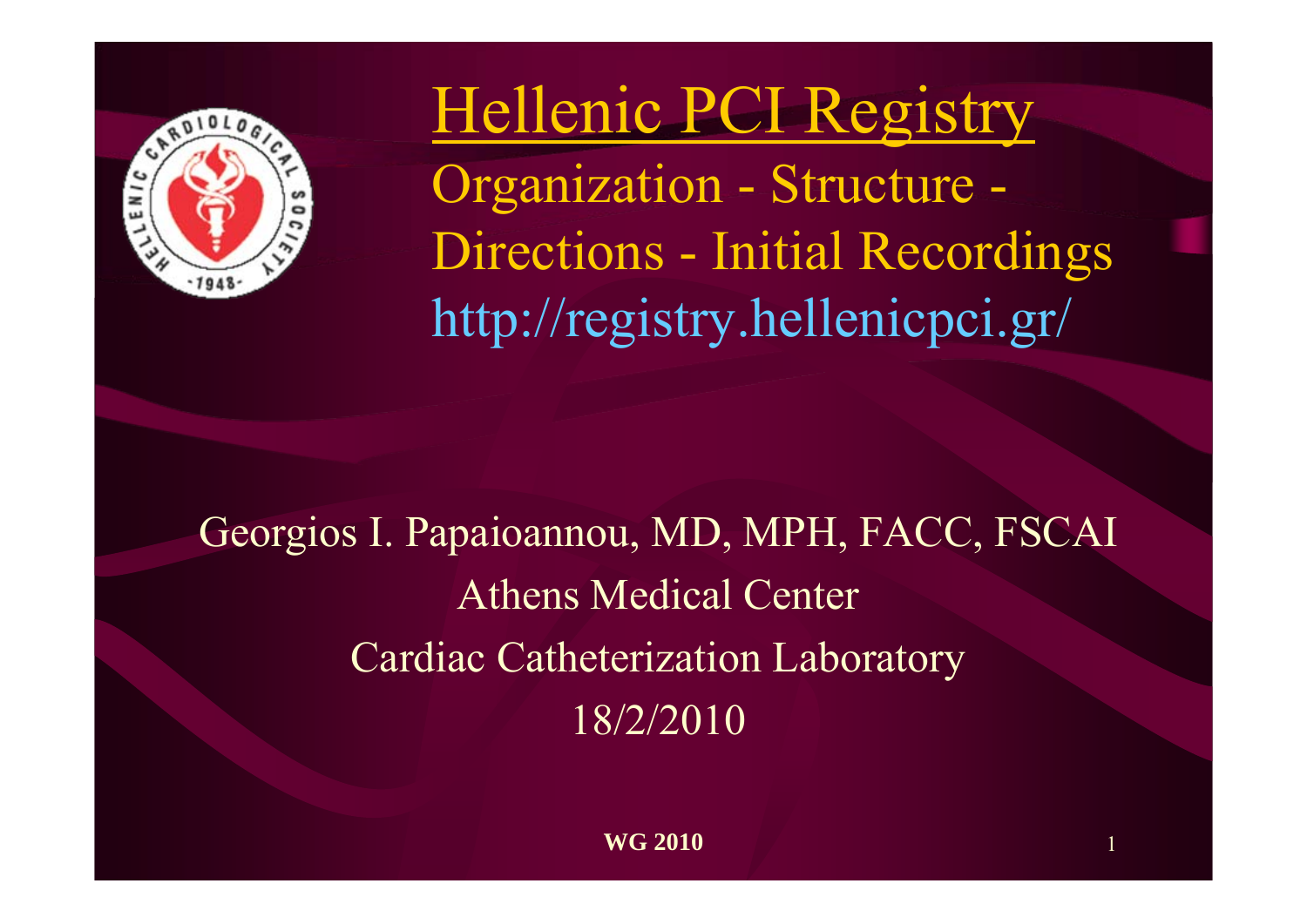## Aim of the Hellenic PCI Registry (2008-2010)

- Common link with ESC (ESC PCI Registry) and EAPCI
- Recording of Centers/Operators/ Interventional Coronary Procedures with regional and national analyses
- Recording of basic indications, demographic, procedural and outcomes data of patients undergoing PCI
- National database for educational and professional requirements (in accordance to ESC/ACC)
- Quality and Outcomes Research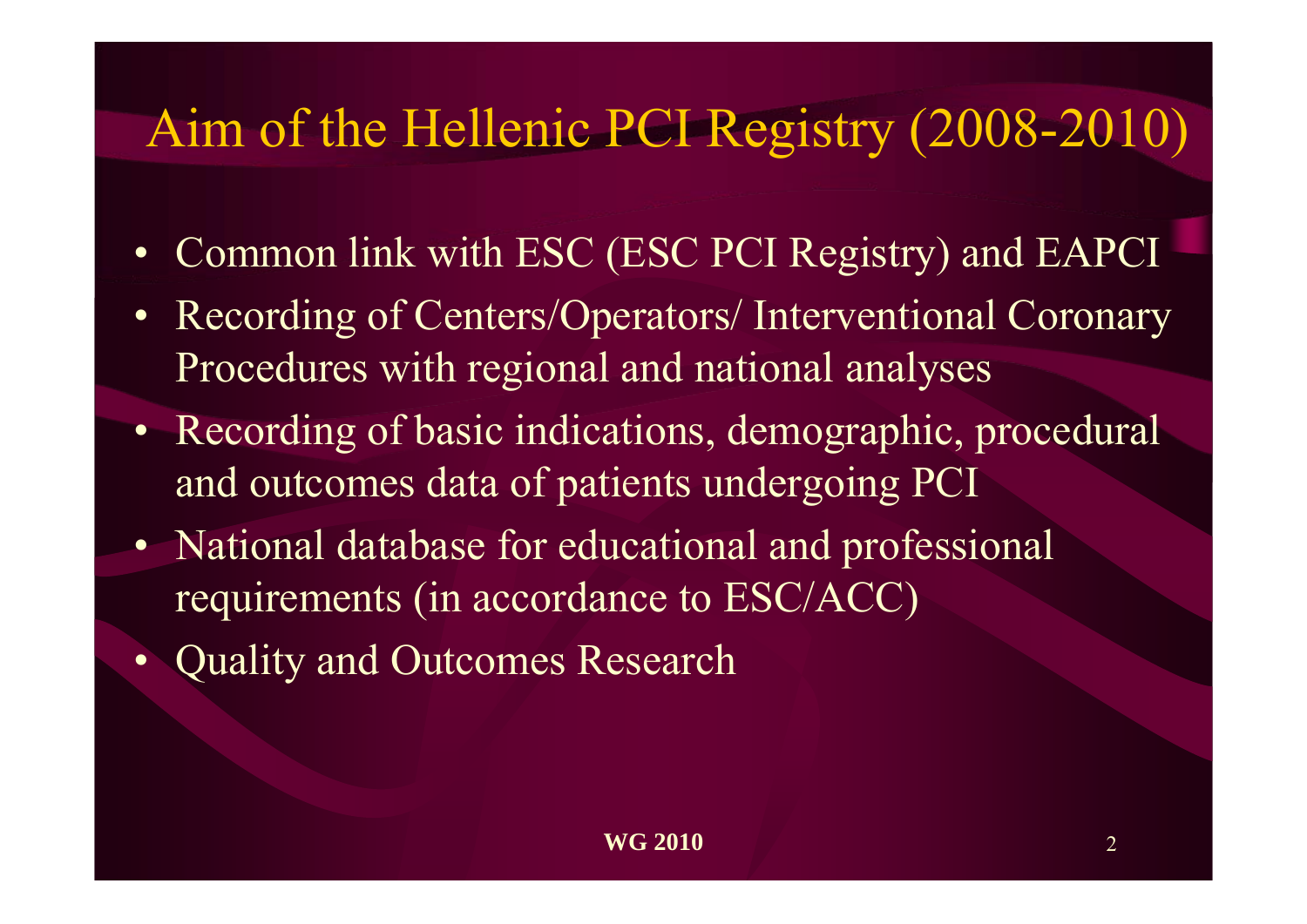### Registries & Clinical Practice



**WG 2010** $\mathbf{0}$  and  $\mathbf{0}$  and  $\mathbf{0}$  and  $\mathbf{0}$  and  $\mathbf{0}$  and  $\mathbf{0}$  and  $\mathbf{0}$  and  $\mathbf{0}$  and  $\mathbf{0}$  and  $\mathbf{0}$  and  $\mathbf{0}$  and  $\mathbf{0}$  and  $\mathbf{0}$  and  $\mathbf{0}$  and  $\mathbf{0}$  and  $\mathbf{0}$  and  $\mathbf{0}$  and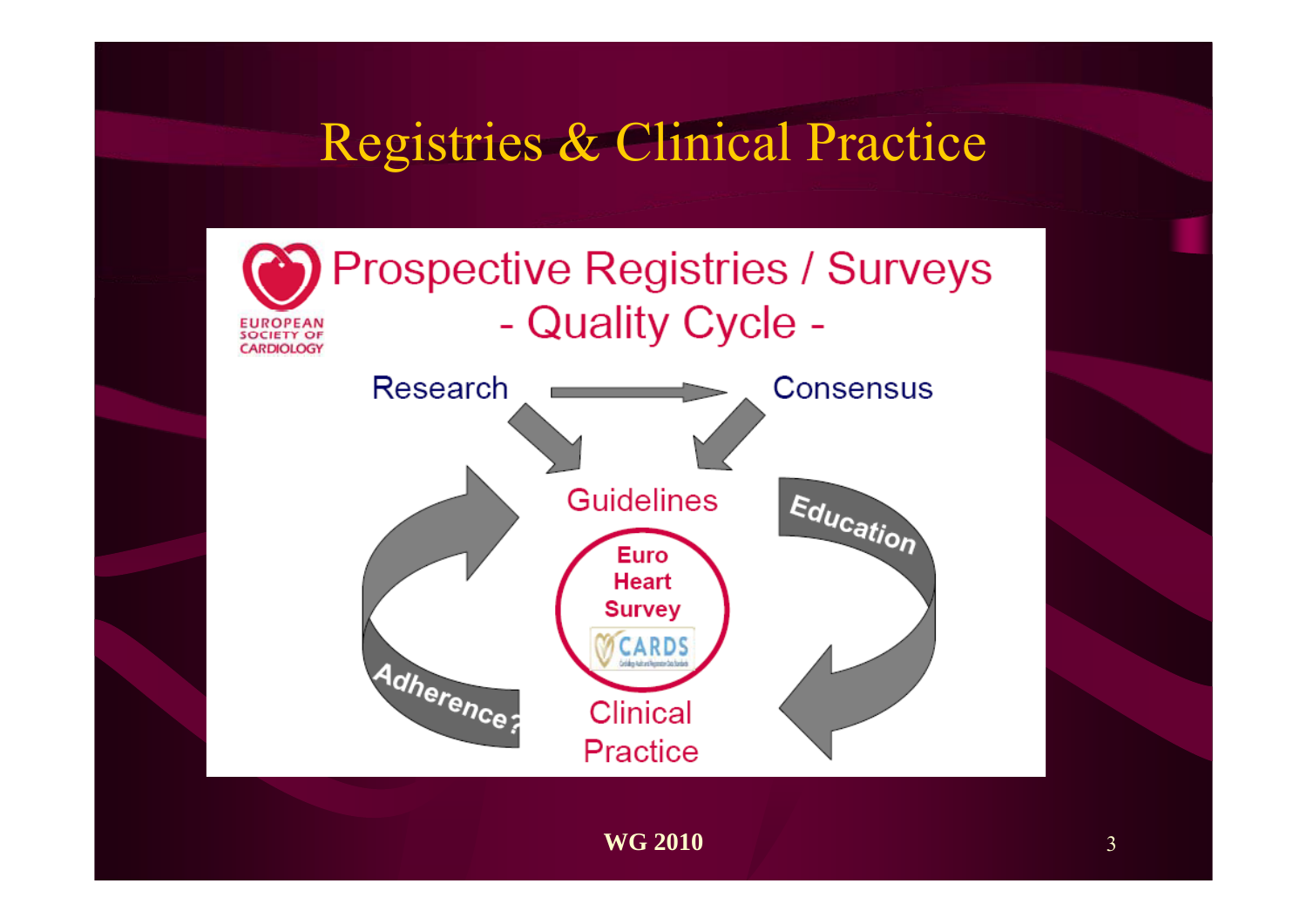### Hellenic Heart Registry on PCI

- Initial attempt in 1998 paper based
- Current decision of the WG of HSC for a f/u attempt
- Analyses at a national level & submission of data to the ESC
- Web-based database with secure data entry by individual users (user ID/password)
- Central analyses of data by the WG of HSC
- • Each center may use the database for their own data analyses upon request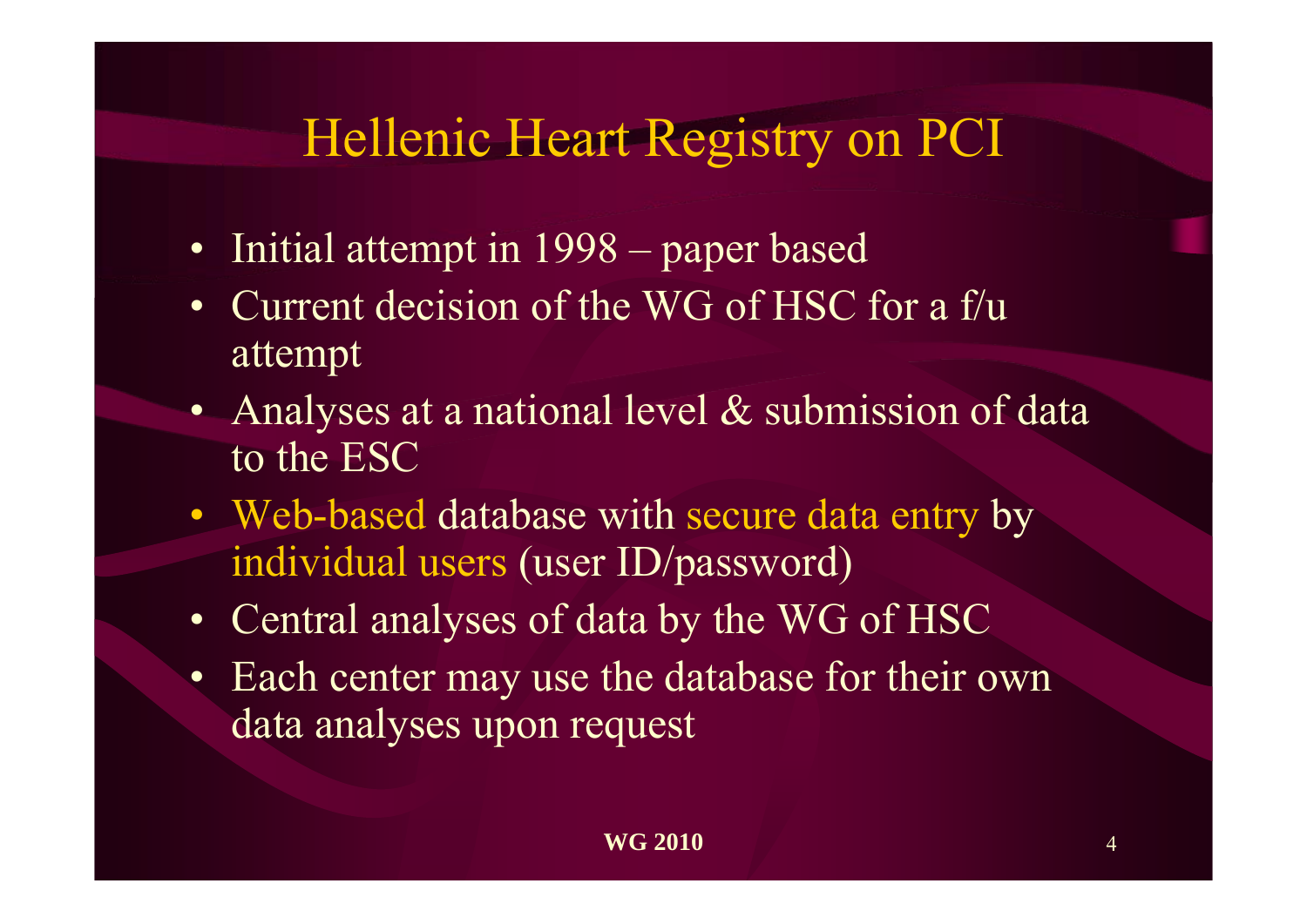### Timetable of the PCI Registry

- $5/2006$ : • 5/2006: WG decision
- •7/2006: Funding for the initial phase
- $\bullet$ 9/2006: Collaboration with Philip Lees (Webmaster)
- •12/2006: Early design of database
- $3/2007$ : Testing version in a separate domain (Phase I)
- ••  $7/2007$ : Phase II – Pilot cases entry (>300 patients, 9 centers)
- $2/2008$ : Phase III Official start of Registry retrospectively from  $1/1/2008$  with a 3-5 year plan (>2500 patients entered so far)
	-

•

 $\bullet$ 

 $010:$  2 year completion – Decision about further continuation with existing participation - Data analysis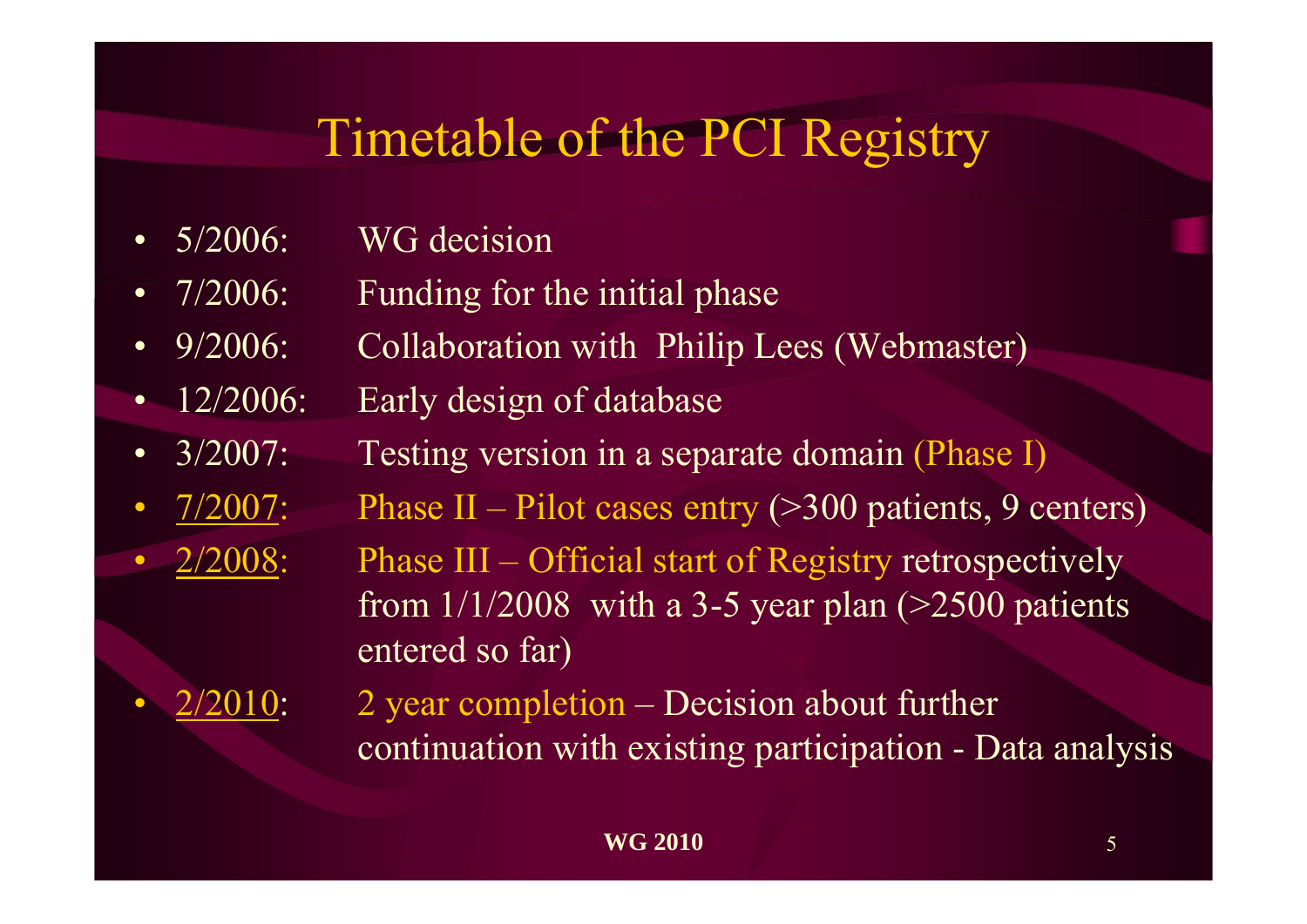# Tables (8)

- $\bullet$ Patient (Automatic entry ID-Demographics-Patient initials)
- • Workup (History-Risk factors-Indication-Times-Admission Medications)
- PCI Angiogram (Angiographic findings based on the 15segment model of ESC)
- PCI Procedure (Periprocedural medications-Additional diagnostic or theurapeutic devices-Complications)
- •• PCI Lesions (Lesion characteristics-PCI device-Result)
- $\bullet$ • Outcome (In-hospital outcome)
- $\bullet$ Follow up (1 year/3 years/5 years)
- •Submit (Automatic initial validation)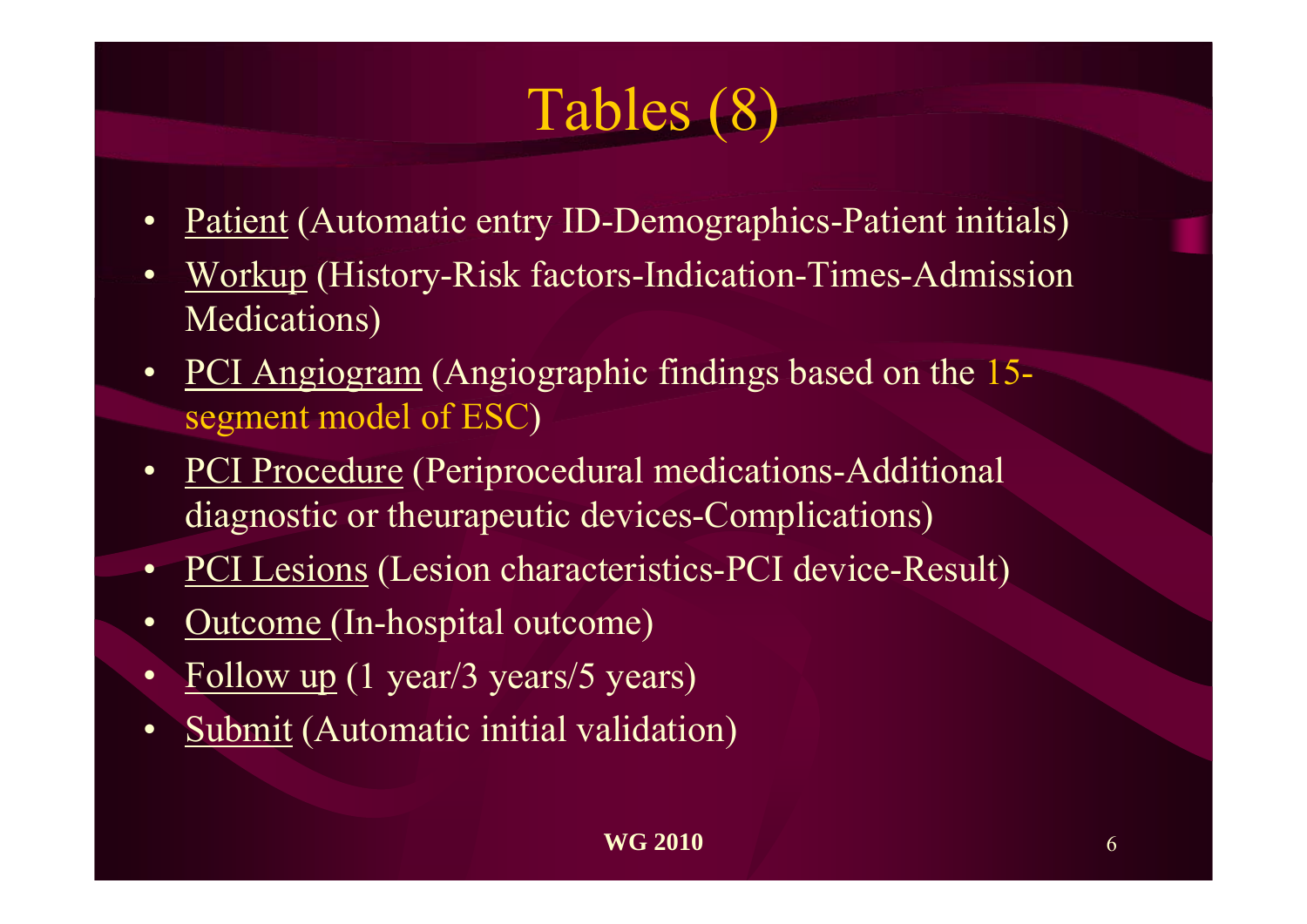# ESC 15 Segment Model

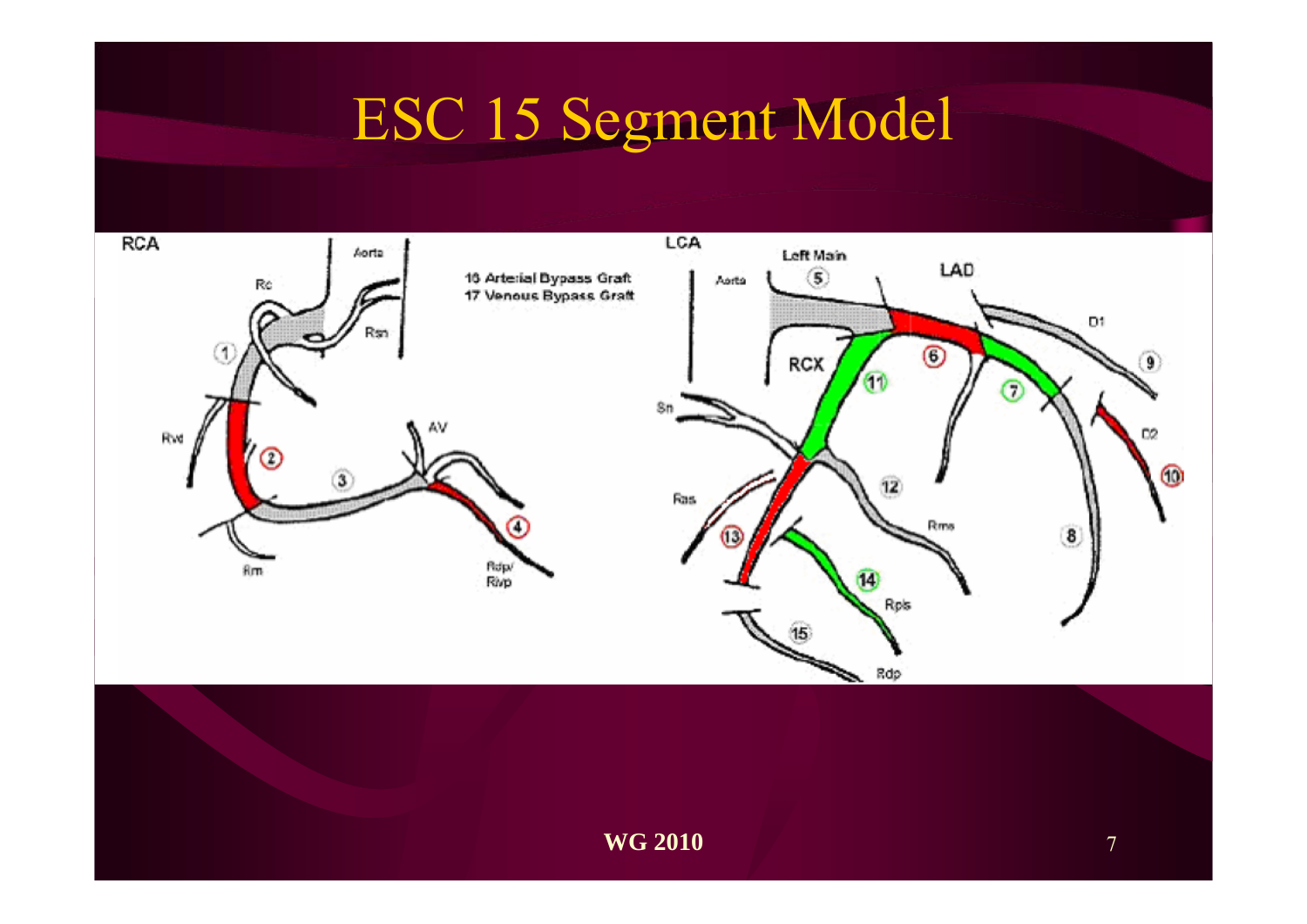### Centers/Operators/CABG on site: 2007 & 2008



**WG 2010** $0 \longrightarrow 8$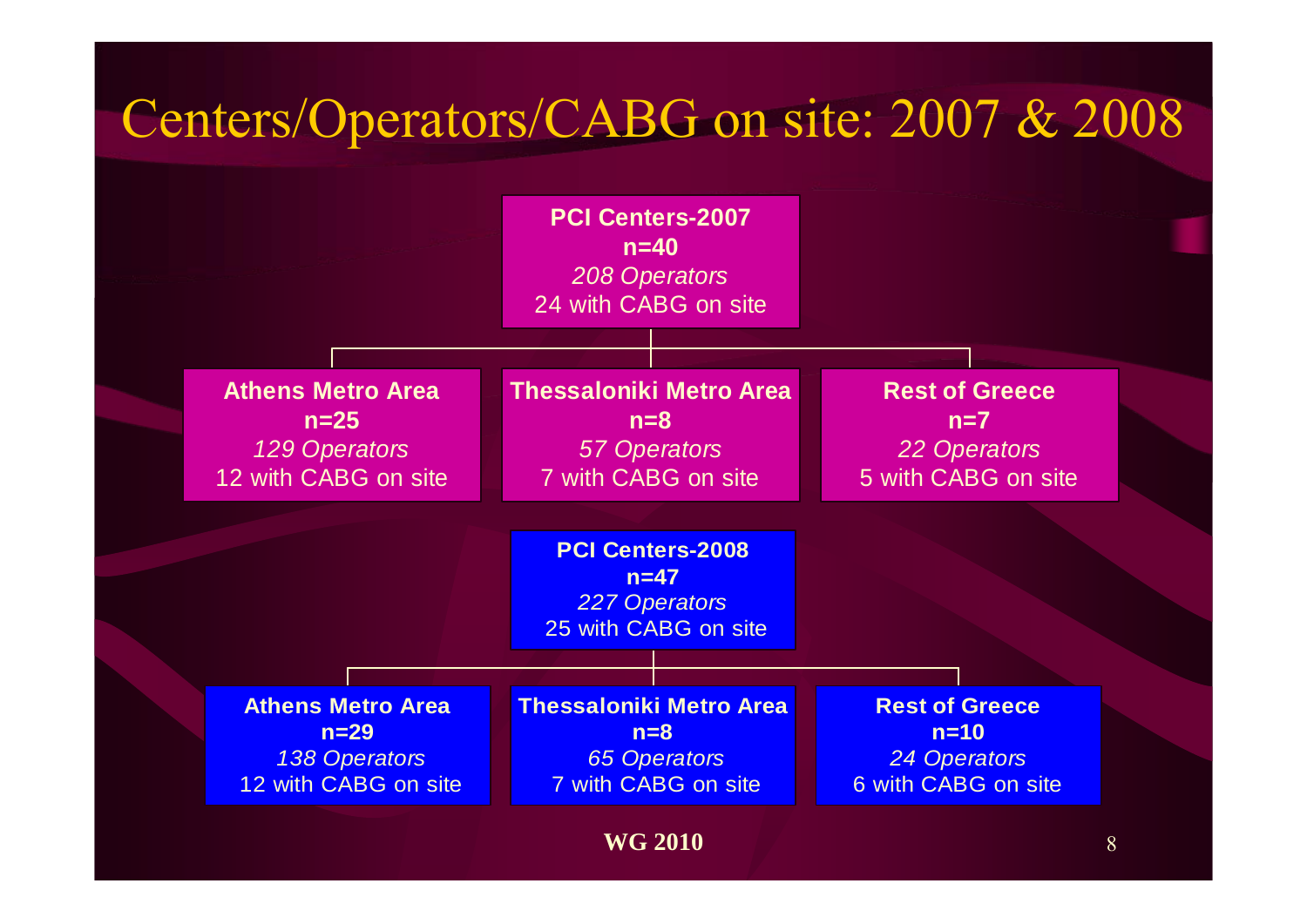### New PCI Centers: 2008 & 2009

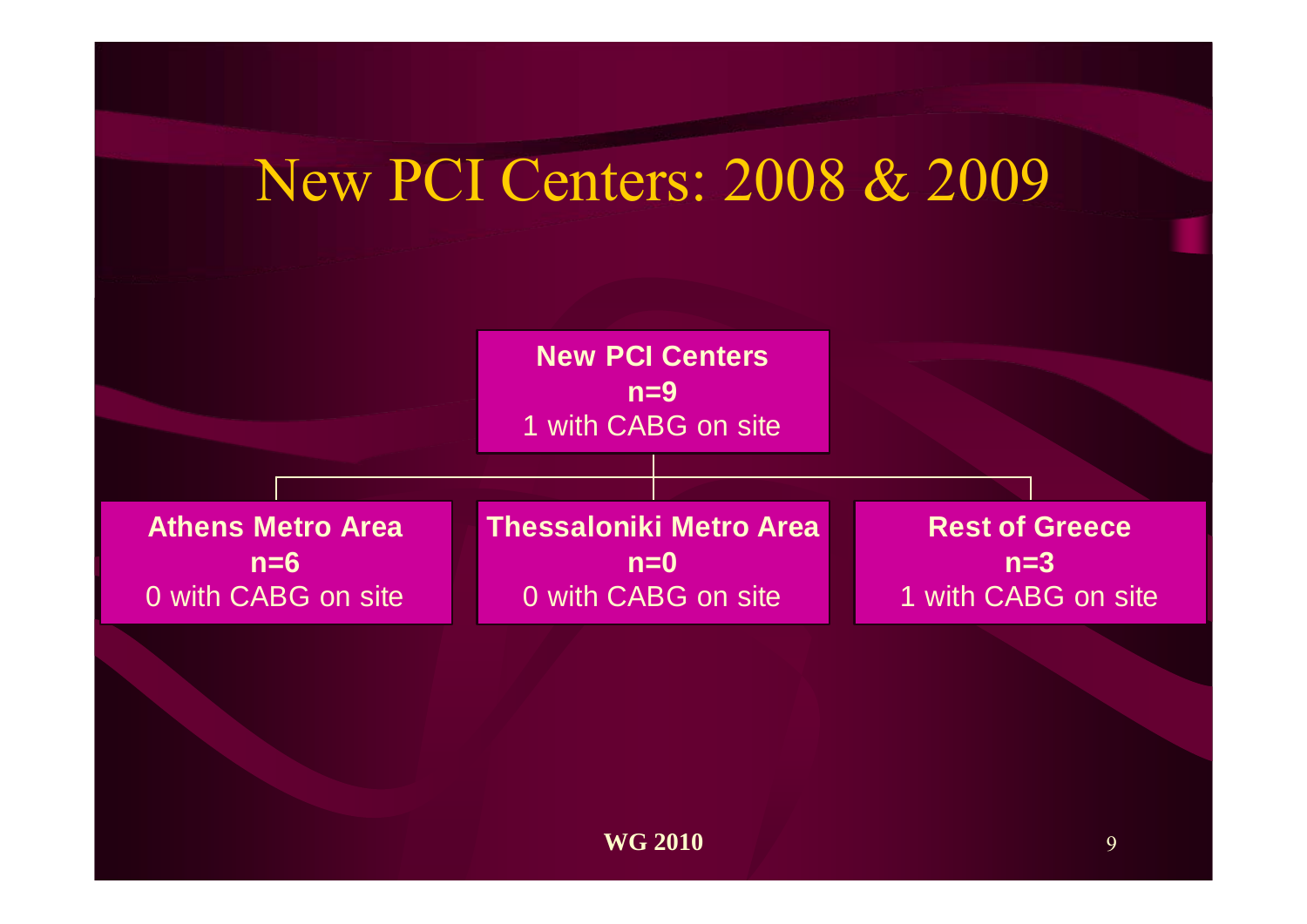### PCI Centers: 2009 Status

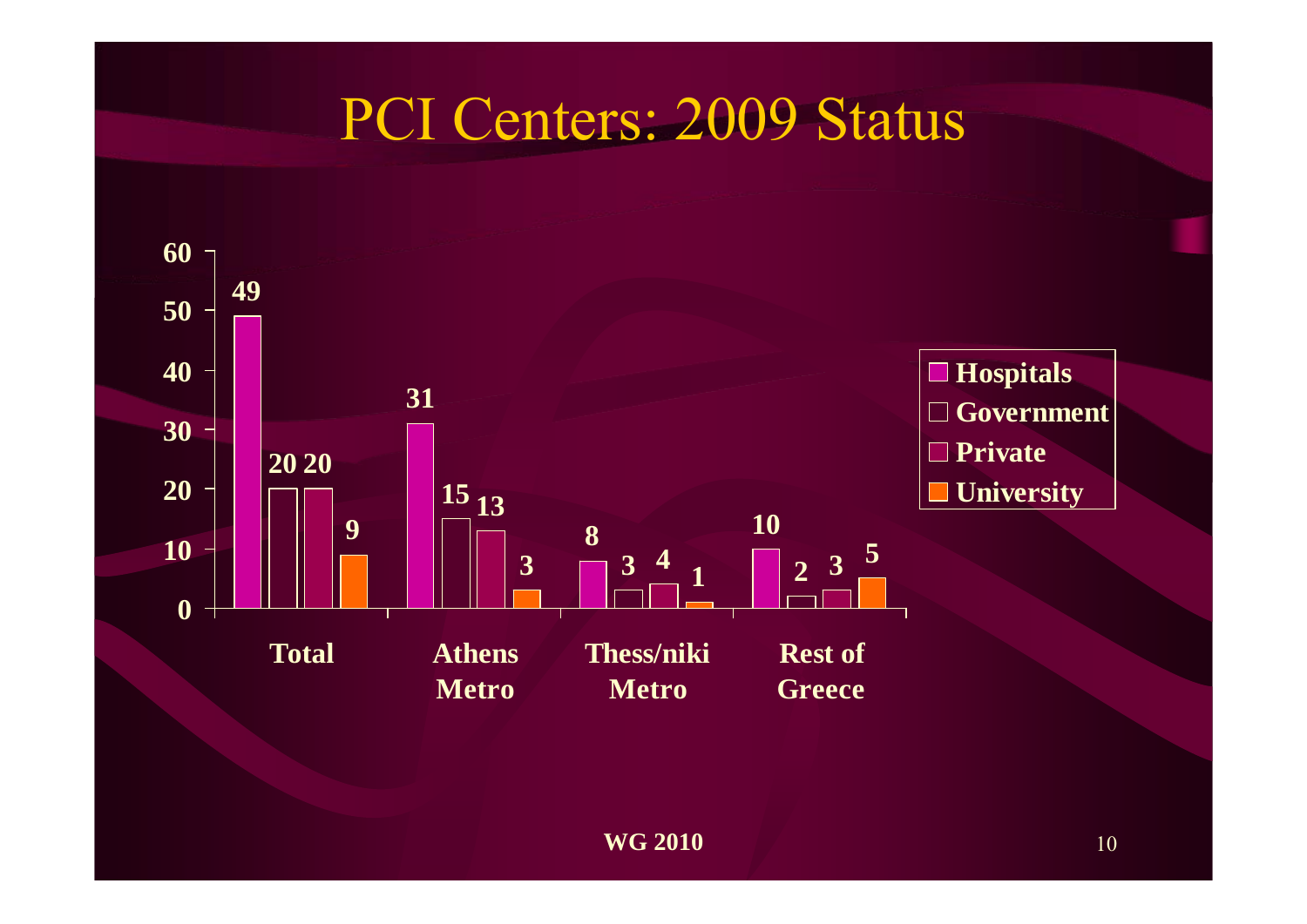# COR/PCI Procedures: 2007 & 2008

#### 



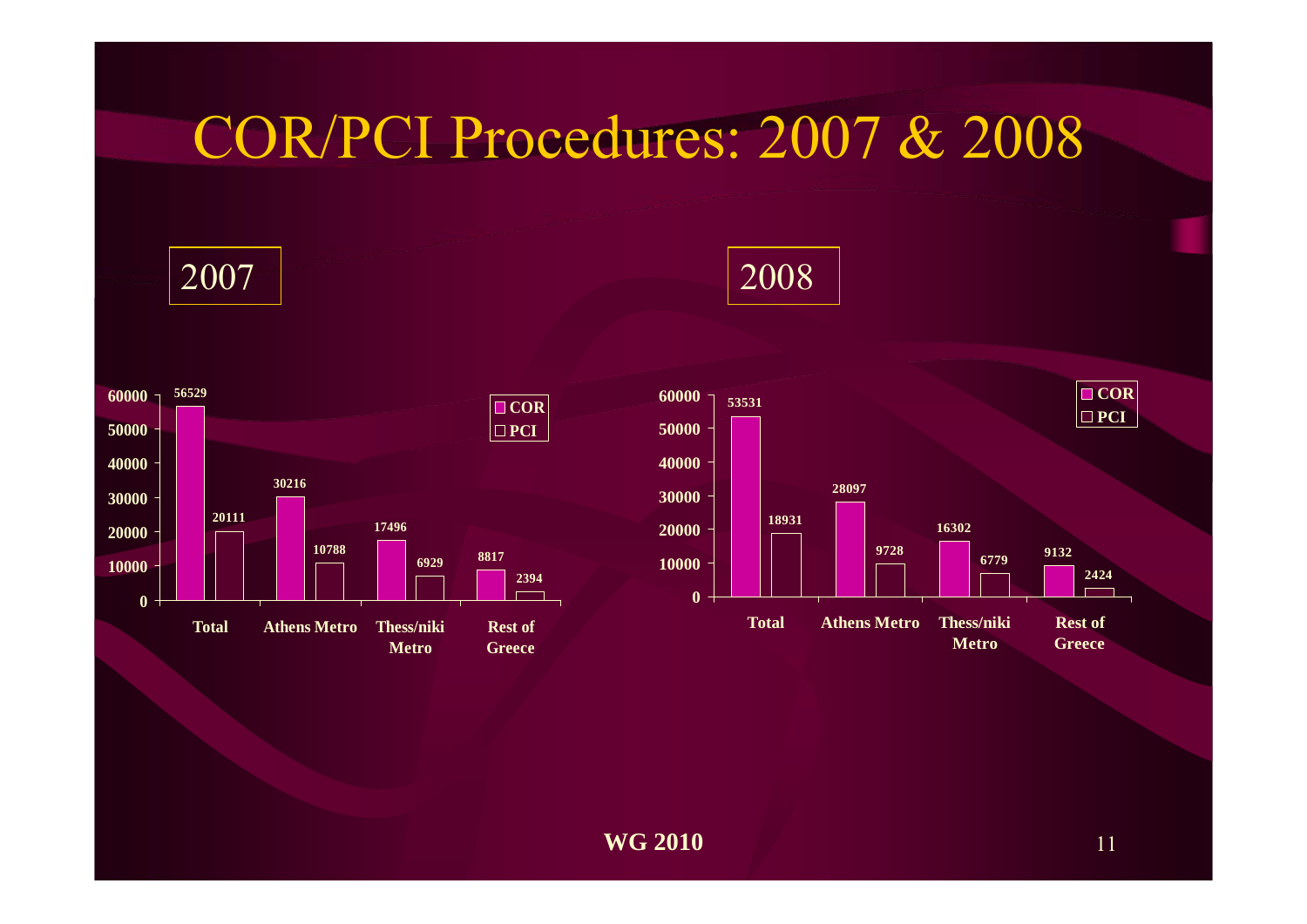# COR Procedures: 2007 & 2008



**WG 2010** $0$  and  $12$  and  $12$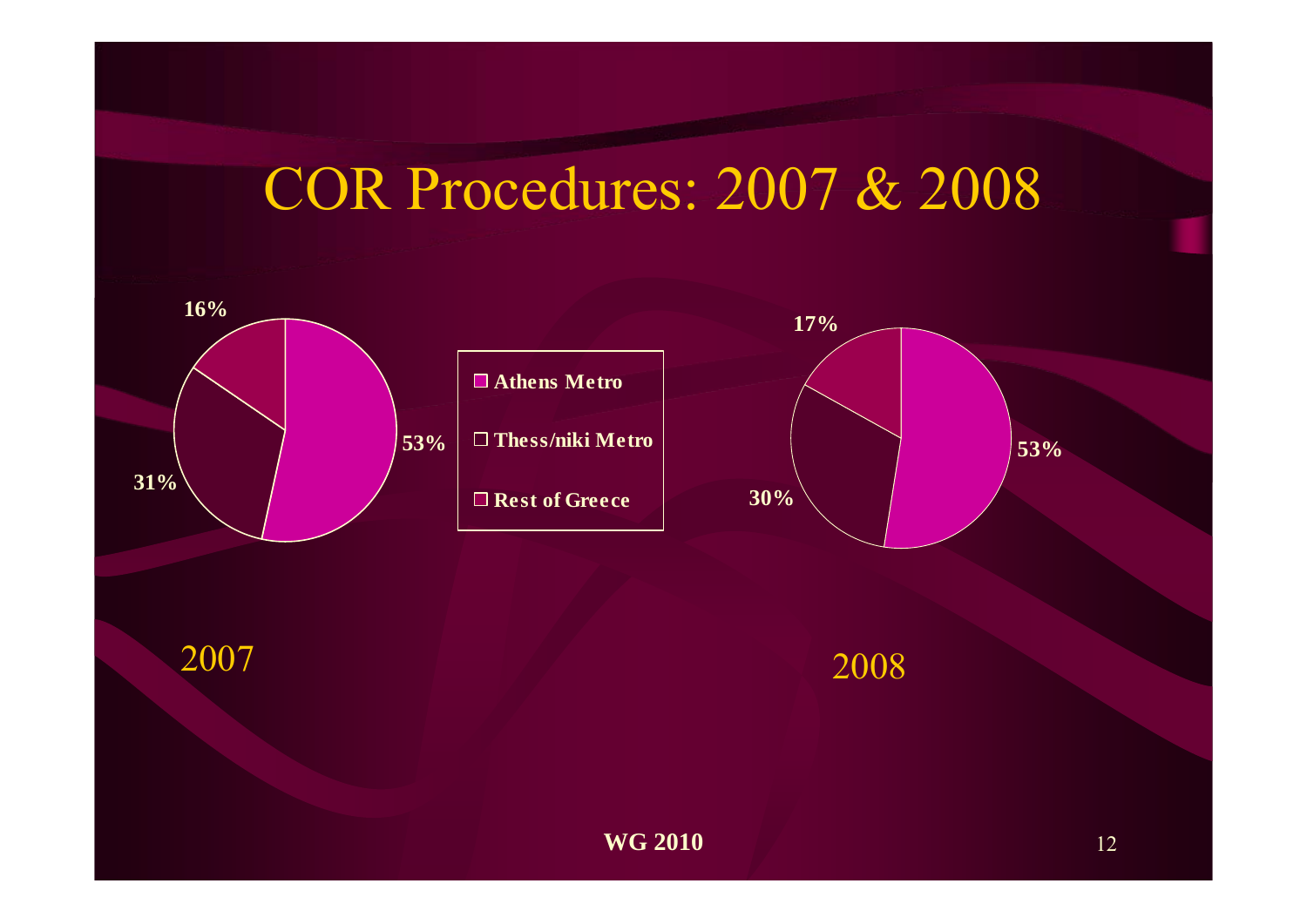## PCI Procedures: 2007 & 2008

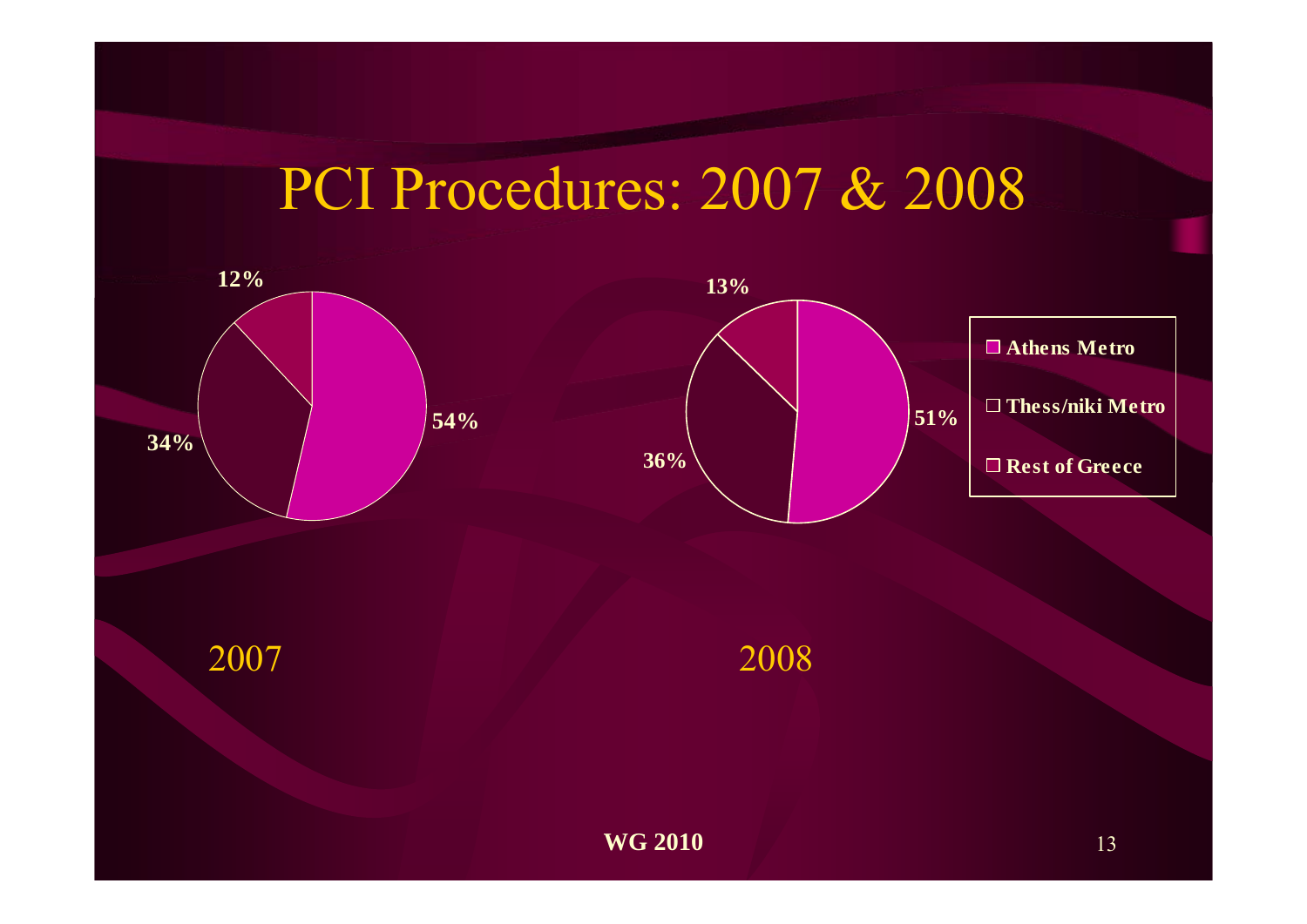# COR & PCI Procedures / 106 population: 2007 & 2008 (10,9 million)

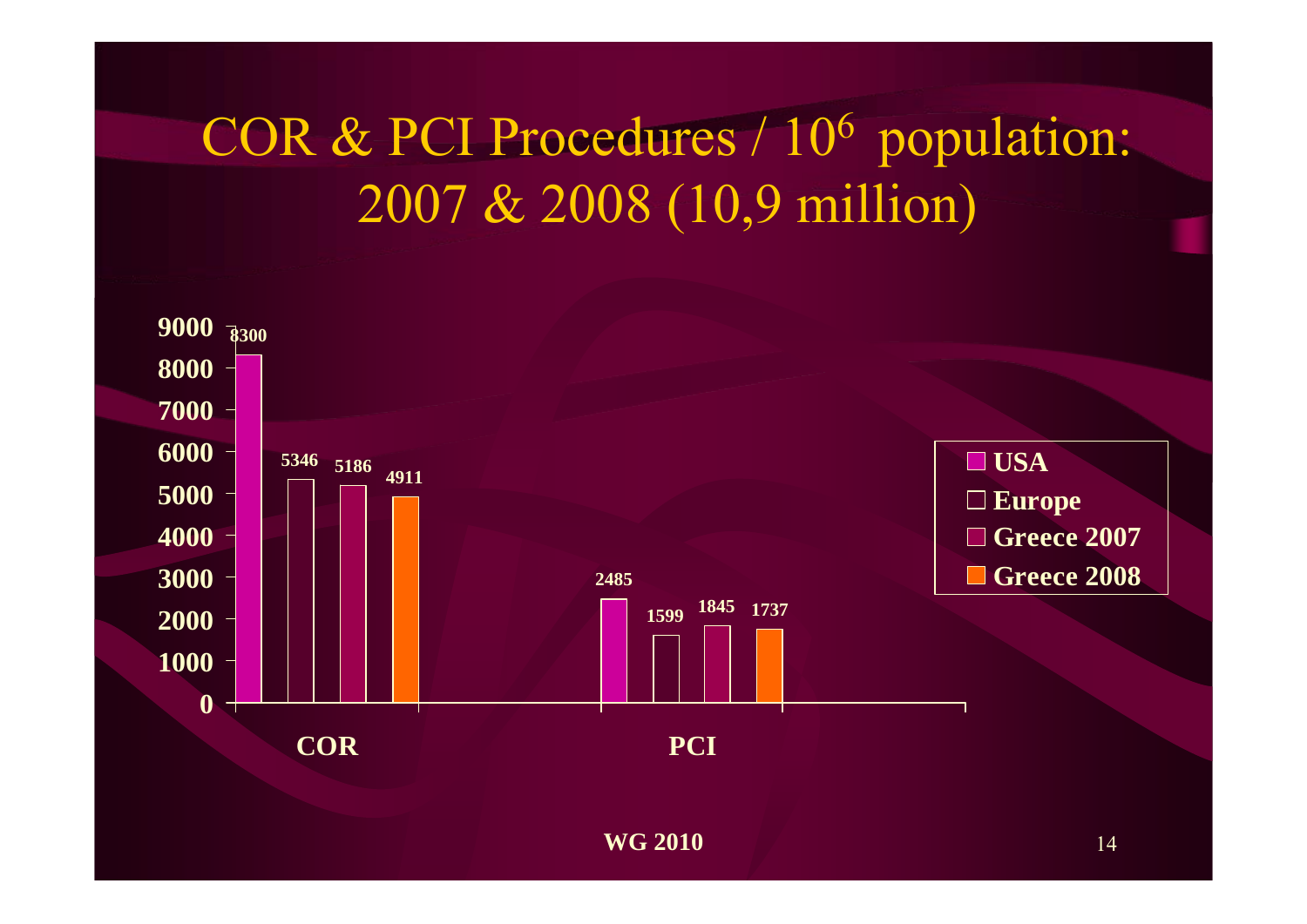# PCI Volume per Center: 2007 & 2008

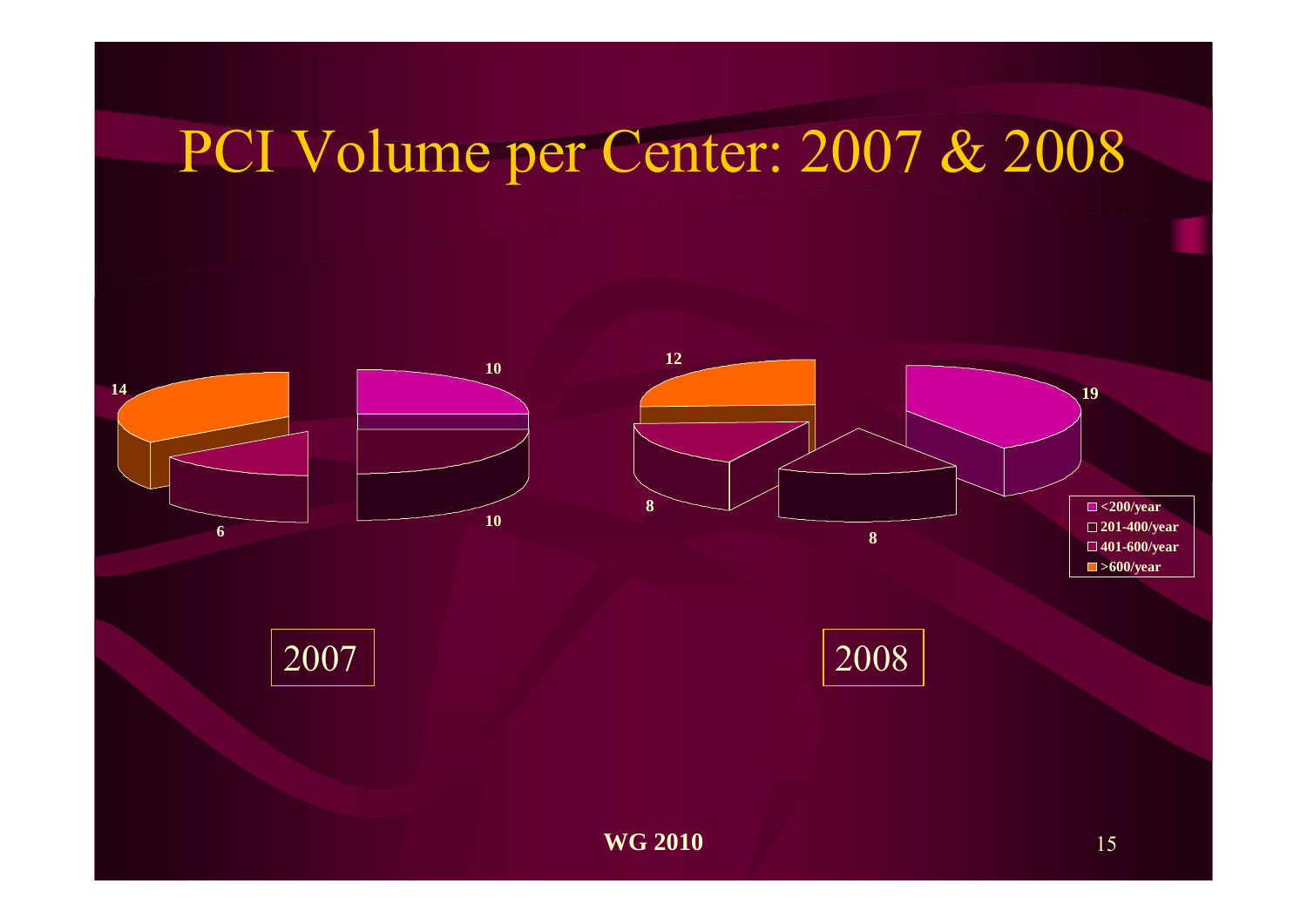# PCI Centers & Primary PCI - 2008



**\*Technical ability to perform primary PCI**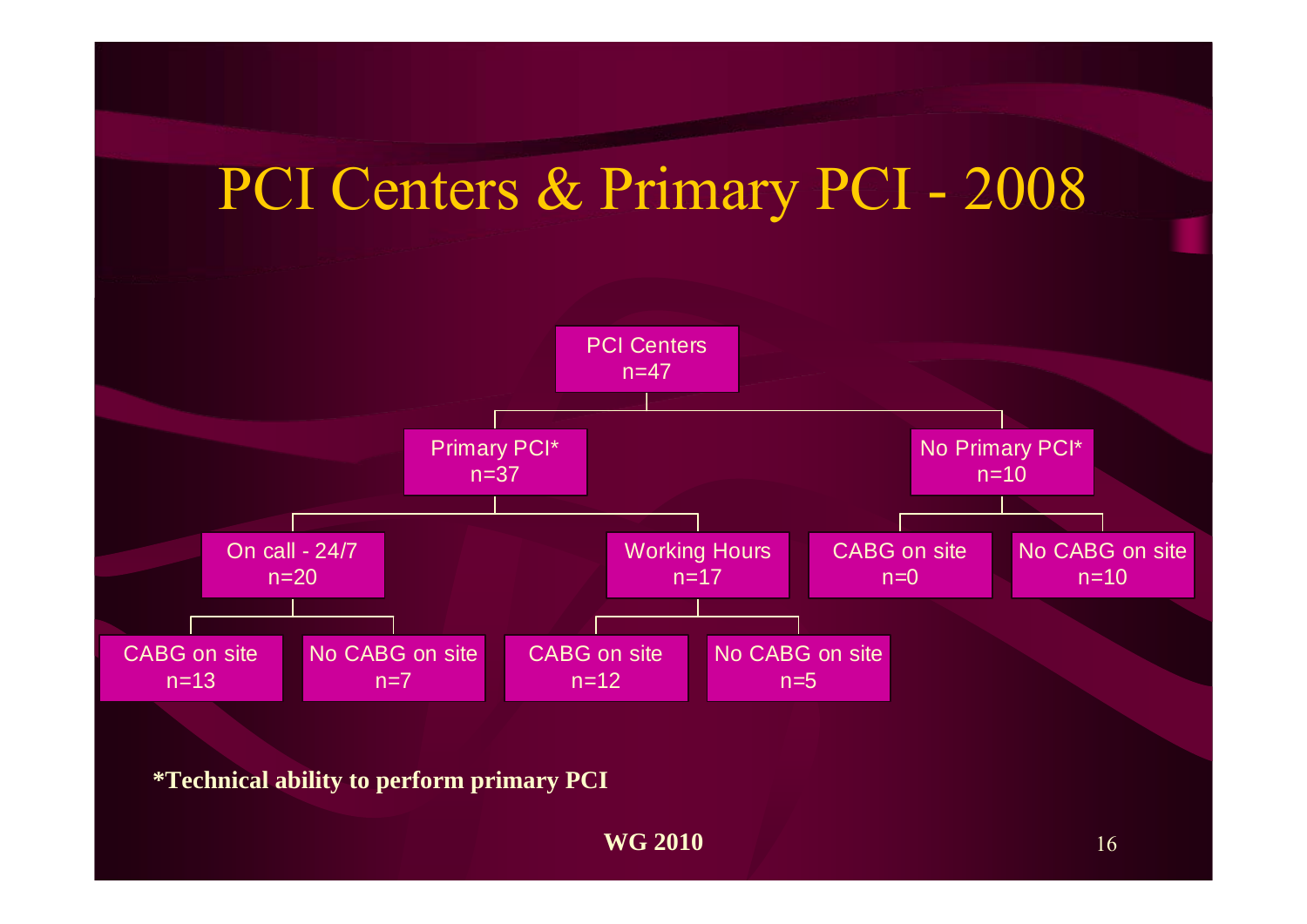### Primary PCI numbers\*: **2007**



**\* Data from 27 Centers (6 Centers with data missing )**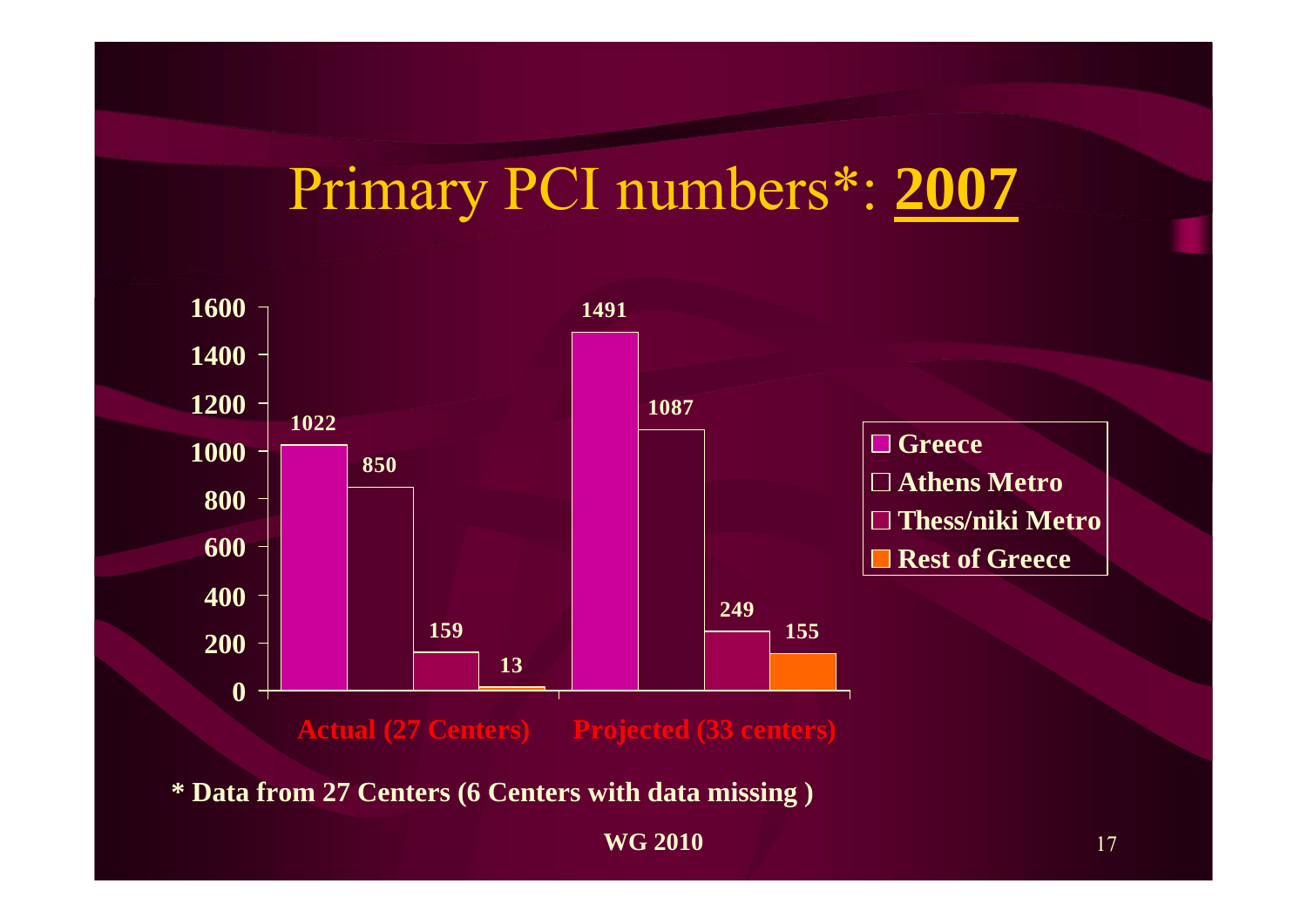## Primary PCI numbers: **2008**

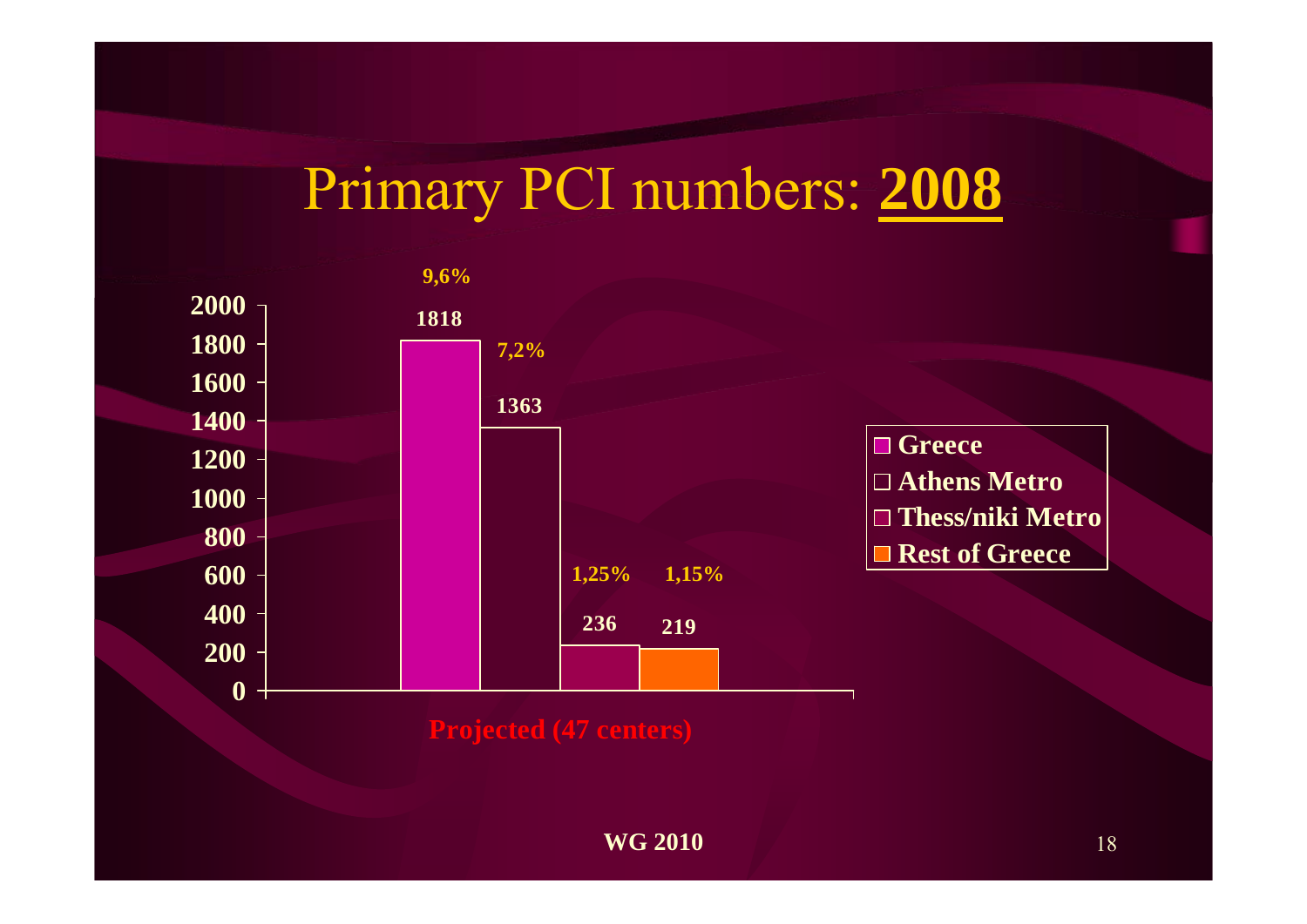# Volume of Primary PCI per Center

#### **2007**

#### **2008**



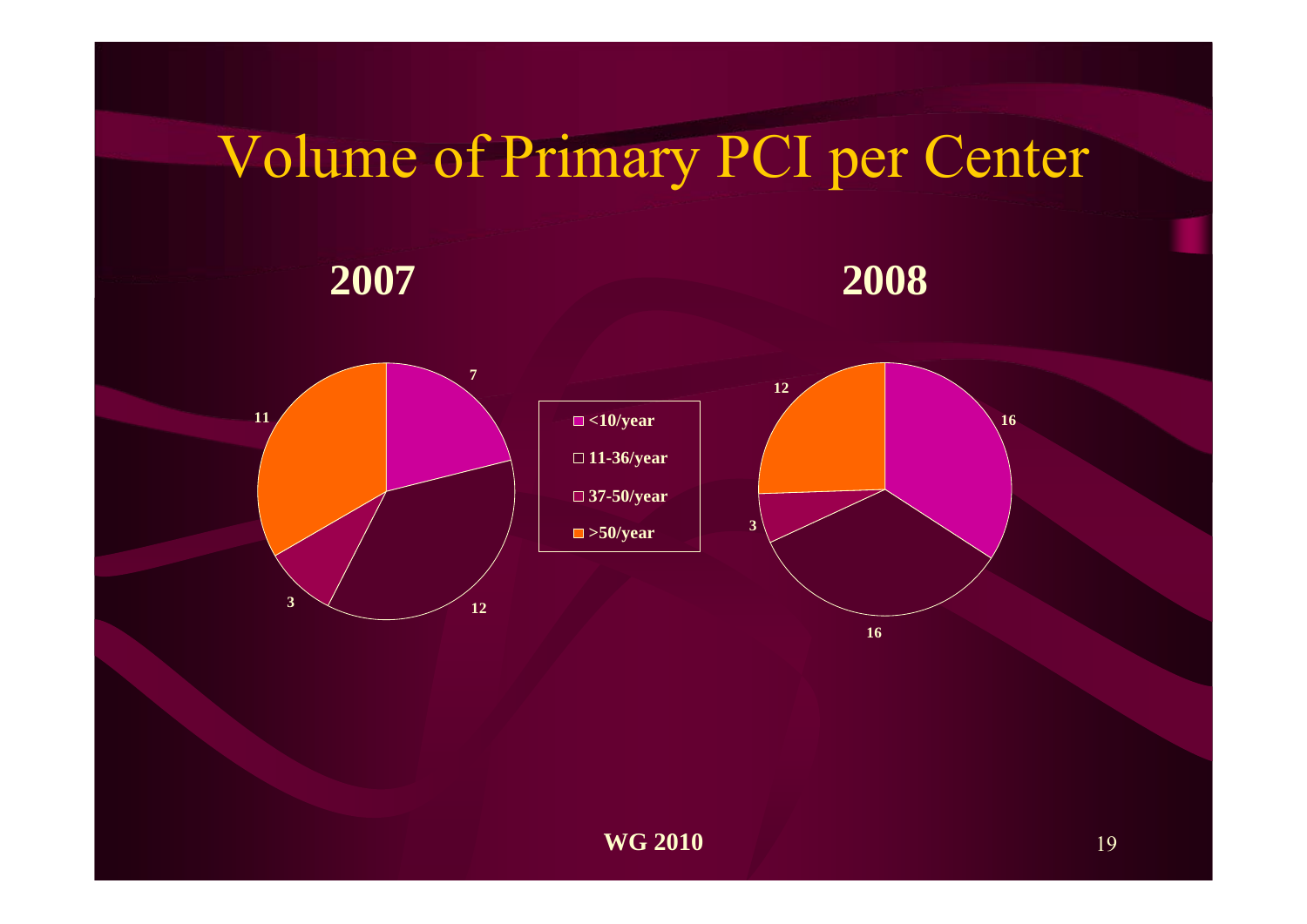#### Hellenic PCI Registry (2/2008-10/2009) n=2654 patients: **Demographics**

| <b>Males</b>   | 2221 (83.6%)     |
|----------------|------------------|
| <b>Females</b> | $433(16.4\%)$    |
| Age            | $64.1 \pm 10.8$  |
| <b>Height</b>  | $169.9 \pm 10.8$ |
| Weight         | $81.6 \pm 14.6$  |
| <b>BMI</b>     | $28.6 \pm 1.2$   |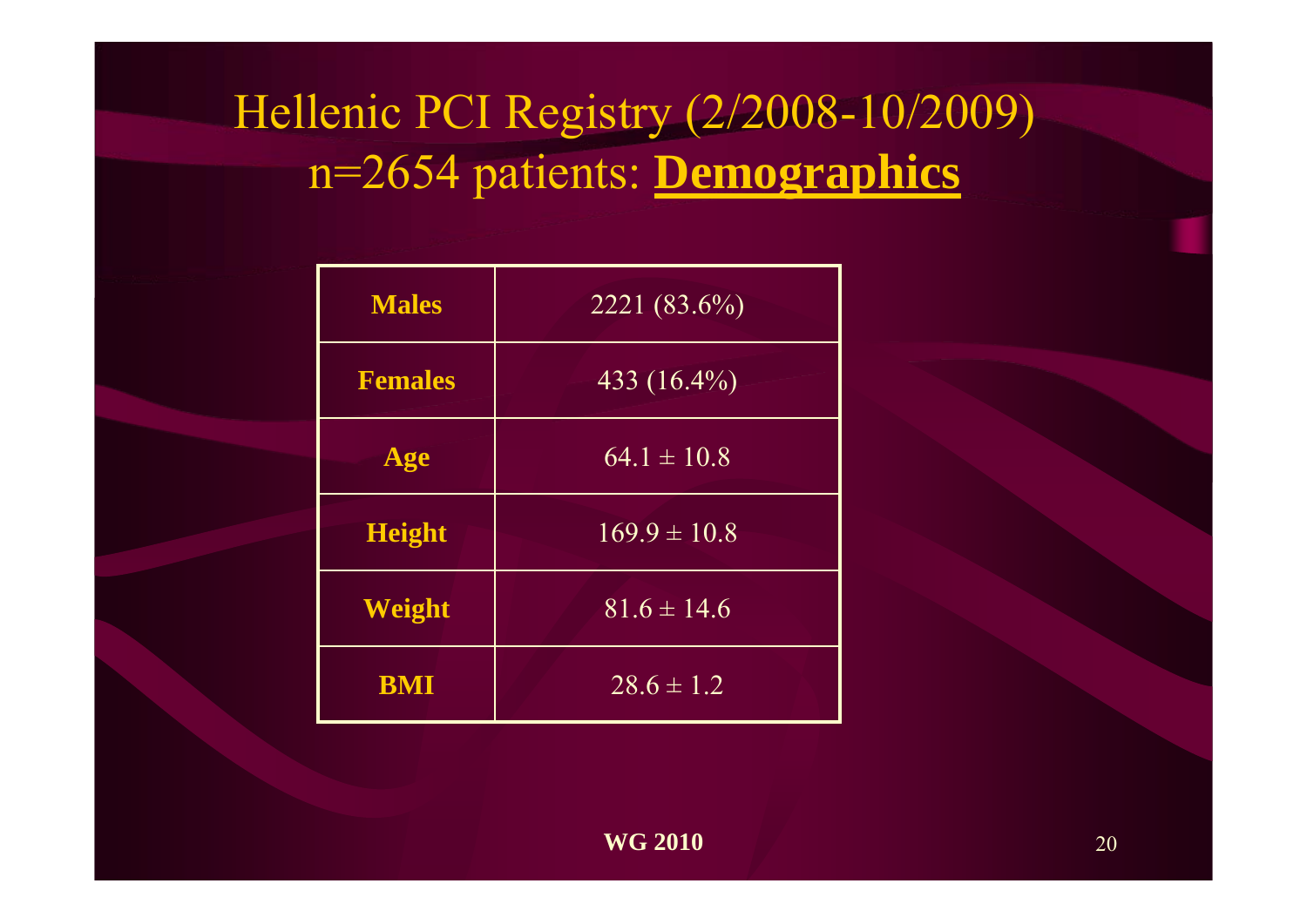### Hellenic PCI Registry (2/2008-10/2009) n=2654 patients: **Demographics**

| <b>Hx Stable Angina</b> | 734 (27.6%)    |
|-------------------------|----------------|
| <b>Hx Prior MI</b>      | 660 (24.9%)    |
| <b>Hx CVA</b>           | 51 $(1.9\%)$   |
| <b>Hx PVD</b>           | 132(5%)        |
| <b>Hx of CRF</b>        | 66 $(2.5\%)$   |
| <b>Hx Prior PCI</b>     | 543 (20.5%)    |
| <b>Hx Prior CABG</b>    | $225(8.5\%)$   |
| <b>Current Smokers</b>  | $1007(37.9\%)$ |
| <b>Former Smokers</b>   | 828 (31.2%)    |
| <b>Current Diabetes</b> | 781 (29.4%)    |
| <b>Hypertension</b>     | $1792(67.5\%)$ |
| <b>Dyslipidemia</b>     | $1767(66.5\%)$ |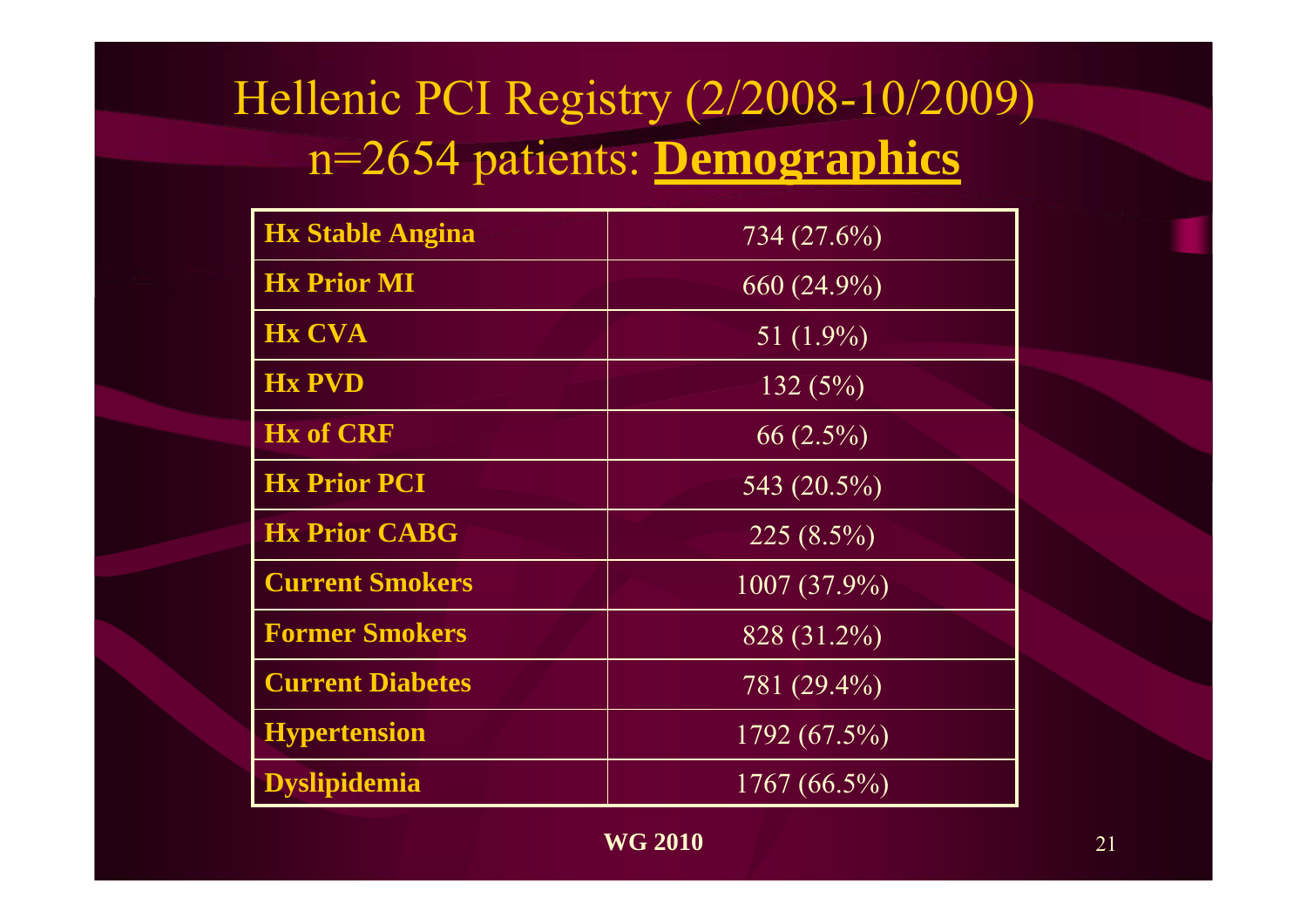### Hellenic PCI Registry (2/2008-10/2009) n=2654 patients: **PCI Indication**

| <b>Elective PCI*</b>       | 1261 (47.5%)   | 3%  |                              |
|----------------------------|----------------|-----|------------------------------|
| <b>ACS</b><br>(UA/NSTEMI)  | 313 $(11.8\%)$ | 22% | $\blacksquare$ Elective      |
| <b>STEMI</b>               | 248 $(9.3\%)$  | 47% | □ UA/NSTEMI                  |
| <b>ACS</b> stabilized      | $426(16.1\%)$  |     | $\Box$ STEMI<br><b>Other</b> |
| <b>STEMI</b><br>stabilized | 334 $(12.6\%)$ | 28% |                              |
| <b>Other</b>               | 72(2.7%)       |     |                              |

**\*Stable angina/documented ischemia**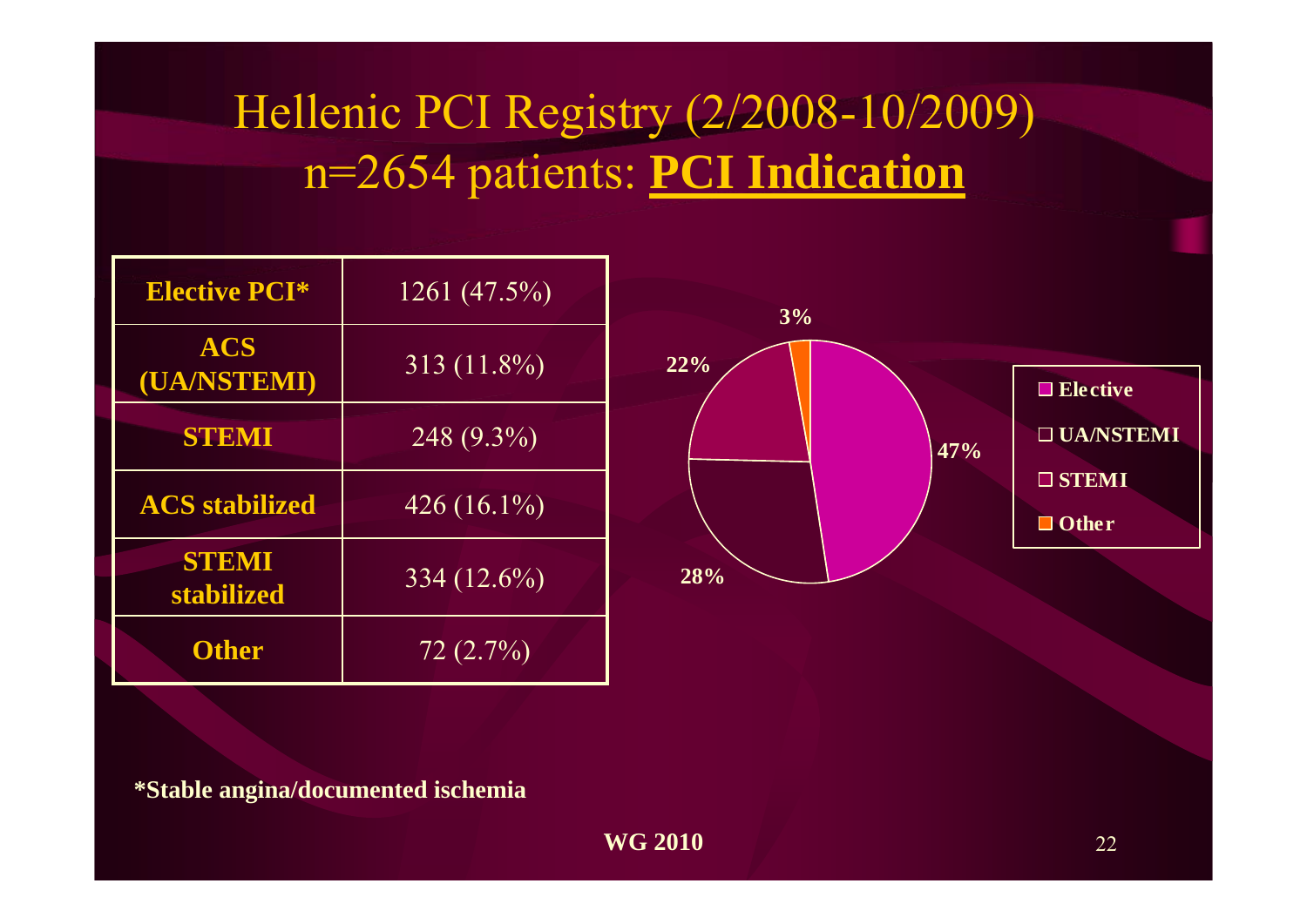### Hellenic PCI Registry (2/2008-10/2009) **n=582 STEMI patients: Type of Therapy**



| <b>Thrombolytic Rx</b> | $186(31.9\%)$ |
|------------------------|---------------|
| <b>Primary PCI</b>     | 248(43%)      |
| <b>Post STEMI PCI</b>  | 334(57%)      |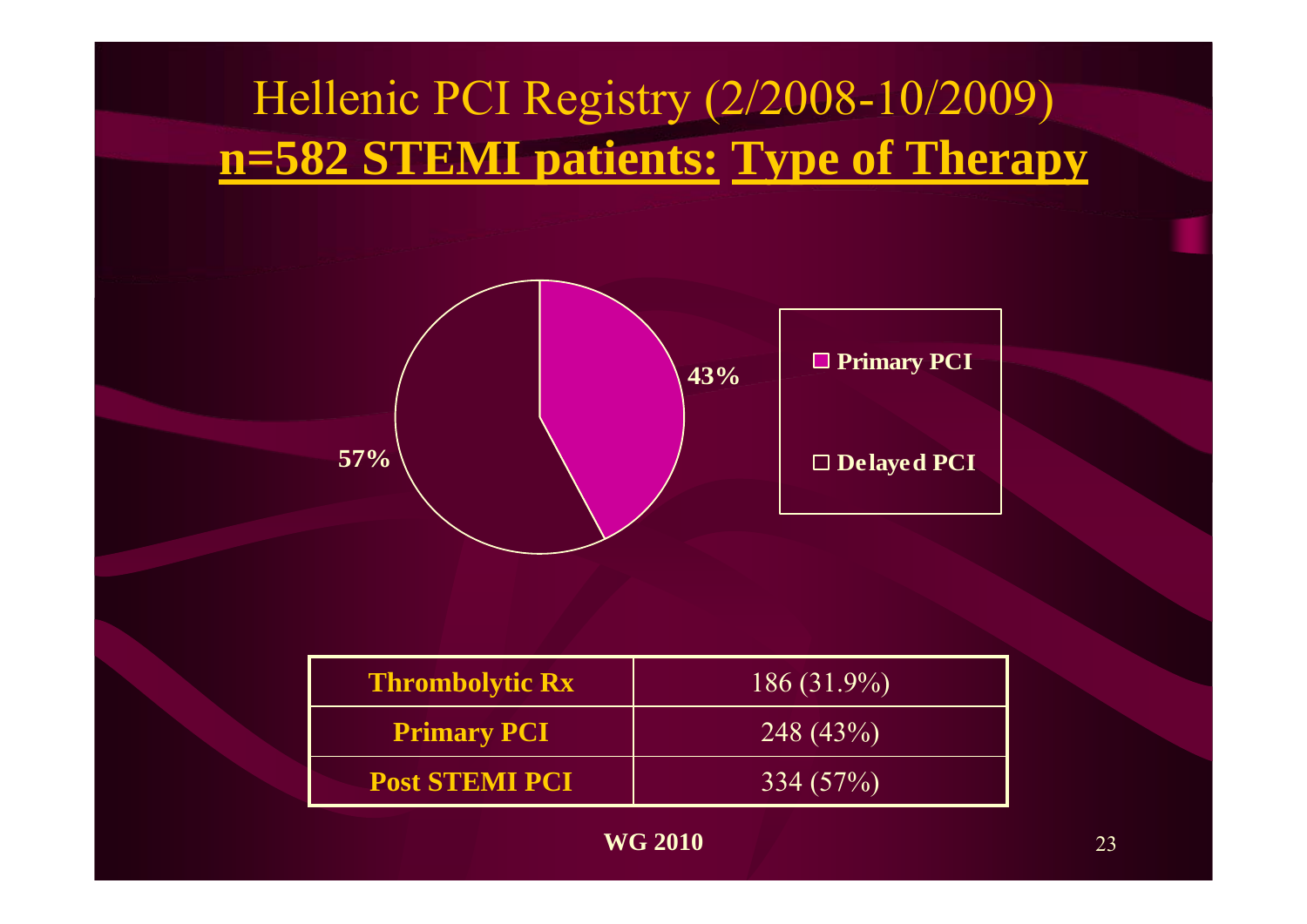### Hellenic PCI Registry (2/2008-10/2009) n=2654 patients: **Angio Data**

| $EF > 50\%$                  | 1866 $(70.4\%)$ |
|------------------------------|-----------------|
| 30%≤EF≤50%                   | 457 (17.2%)     |
| <b>EF&lt;30%</b>             | $110(4.1\%)$    |
| <b>EF Unknown</b>            | $221 (8.3\%)$   |
| $LM > 50\%$                  | 73(2.7%)        |
| 1VD                          | $1354(51\%)$    |
| 2VD                          | 838 (31.6%)     |
| 3VD                          | $462(17.4\%)$   |
| <b>Treated LM</b>            | $9(0.3\%)$      |
| <b>Treated LAD</b>           | $1357(51.1\%)$  |
| <b>Treated CX</b>            | 847 (31.9%)     |
| <b>Treated RCA</b>           | $1055(39.8\%)$  |
| <b>Treated by-pass graft</b> | $58(2.2\%)$     |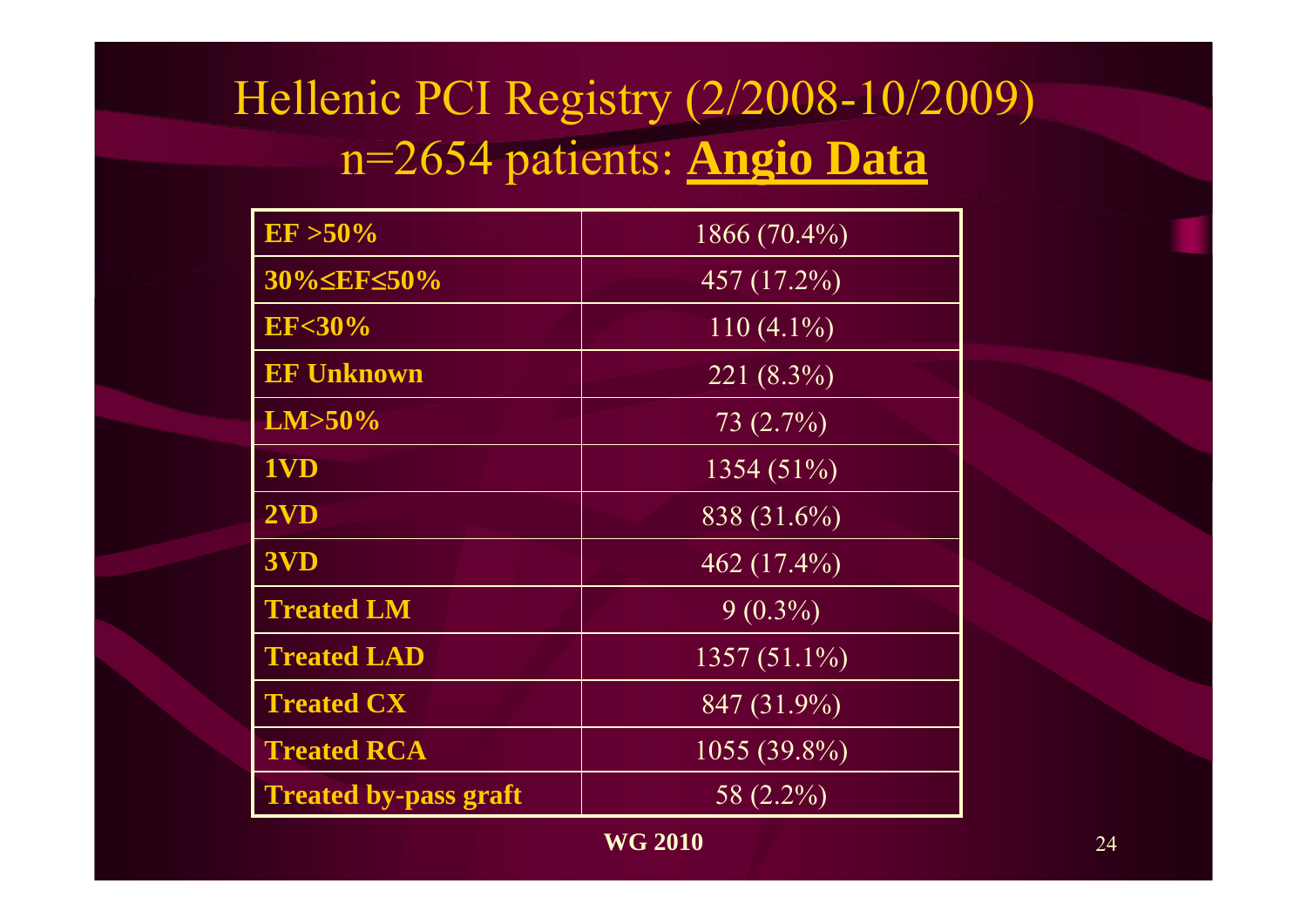### Hellenic PCI Registry (2/2008-10/2009) n=2654 patients: **PCI Data**

| <b>Femoral Access</b>    | 2436 (91.8%) |
|--------------------------|--------------|
| <b>Radial Access</b>     | $110(4.2\%)$ |
| <b>IVUS</b>              | 59 $(2.2\%)$ |
| <b>Pressure wire</b>     | 38 $(1.4\%)$ |
| <b>IABP</b>              | $7(0.2\%)$   |
| <b>Distal Protection</b> | $12(0.4\%)$  |
| <b>Thrombectomy</b>      | $112(4.2\%)$ |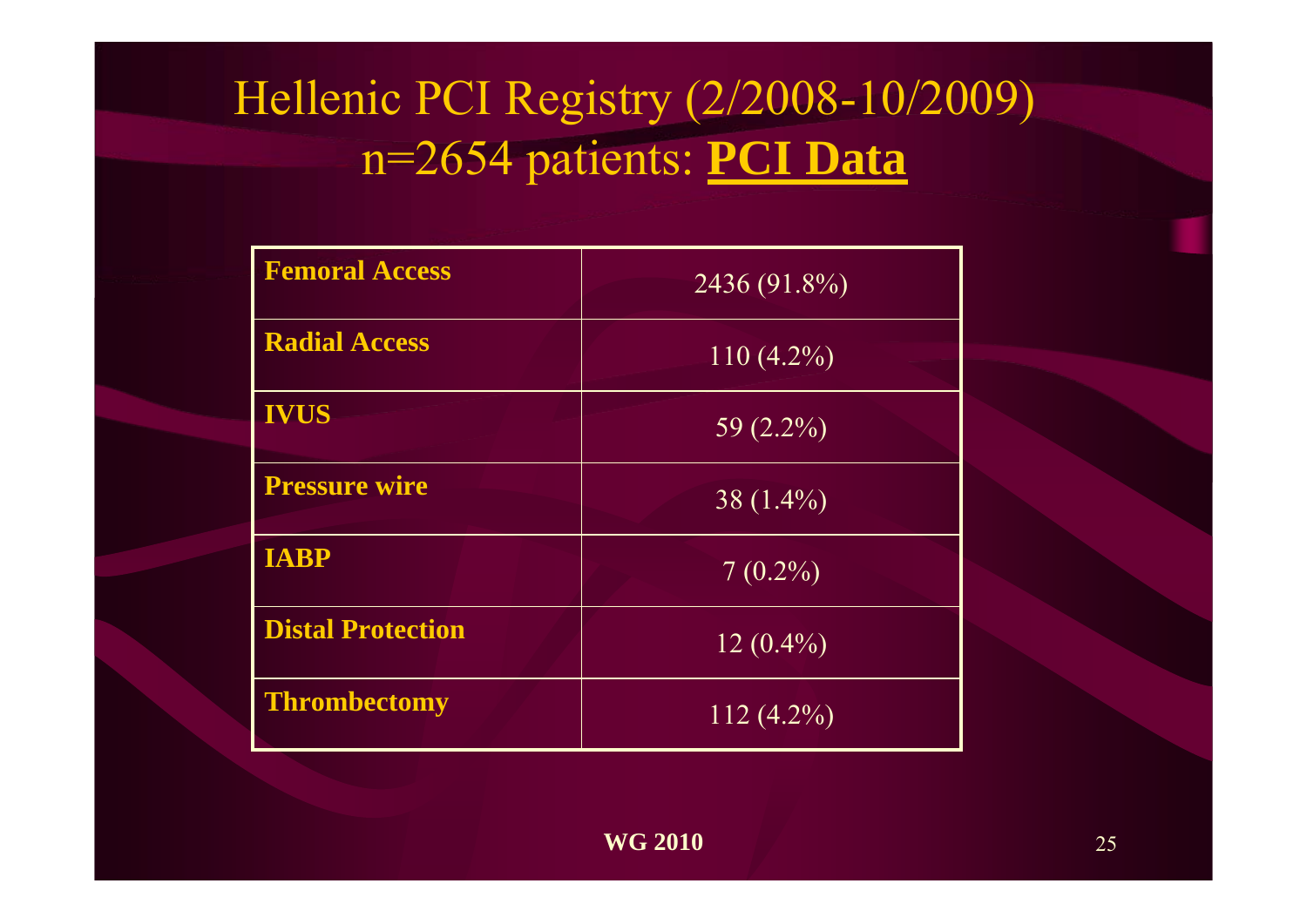### Hellenic PCI Registry (2/2008-10/2009) n=2654 patients: **PCI Data**

| <b>Type A lesion</b>             | 14%                 |
|----------------------------------|---------------------|
| <b>Type B lesion</b>             | 63%                 |
| <b>Type C lesion</b>             | 27%                 |
| <b>Mean No stents per lesion</b> | 1.2                 |
| <b>Mean stent size (mm)</b>      | $2.\overline{8}$    |
| <b>Mean stent length (mm)</b>    | 17.4                |
| <b>BMS</b> stenting              | $\overline{40.7\%}$ |
| <b>DES</b> stenting              | $59.\overline{3\%}$ |
| <b>Clopidogrel 300 mg</b>        | 1994 (75%)          |
| <b>Clopidogrel 600 mg</b>        | 597 (22.5%)         |
| <b>GP IIbIIIa inhibitors</b>     | $355(13.4\%)$       |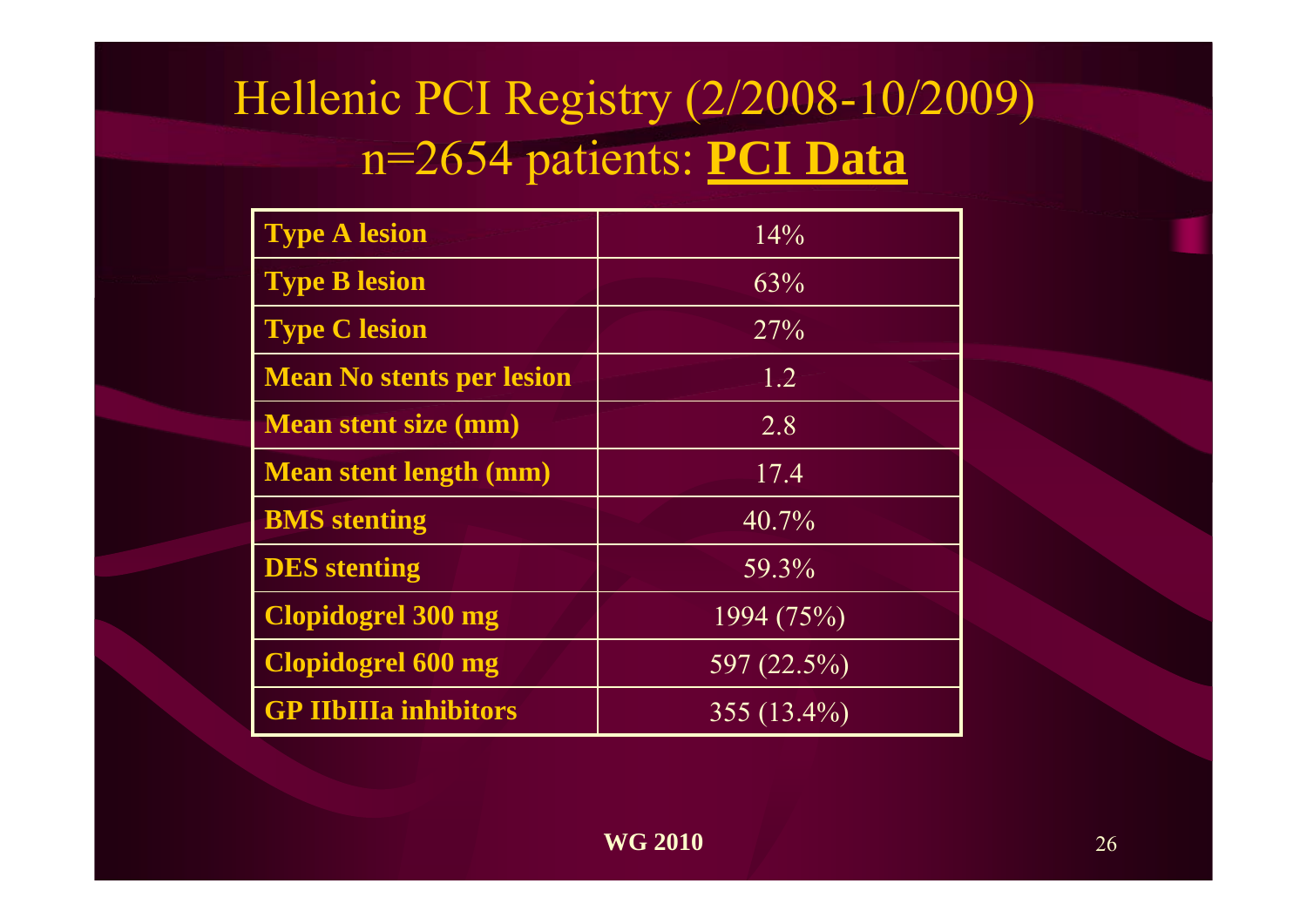#### Hellenic PCI Registry (2/2008-10/2009) n=2654 patients: **Complications & Outcomes**

| <b>Periprocedural complications</b> | $85(3.2\%)$  |
|-------------------------------------|--------------|
| <b>Acute segment closure</b>        | $19(0.7\%)$  |
| <b>Side branch occlusion</b>        | $25(0.9\%)$  |
| <b>Distal embolization</b>          | $13(0.5\%)$  |
| <b>No flow/slow flow</b>            | 26(1%)       |
| In hospital death                   | $6(0.2\%)*$  |
| <b>Periprocedural MI</b>            | $18(0.7\%)*$ |
| <b>Periprocedural CVA</b>           | $7(0.3\%)$   |
| <b>Stent thrombosis</b>             | $9(0.3\%)$   |
| <b>Repeat PCI</b>                   | $16(0.6\%)$  |
| <b>Emergency CABG</b>               | $7(0.3\%)$   |
| <b>Major bleed</b>                  | $15(0.6\%)$  |
| <b>Renal failure</b>                | $7(0.3\%)$   |

**\* 1.2% ESC PCI Registry**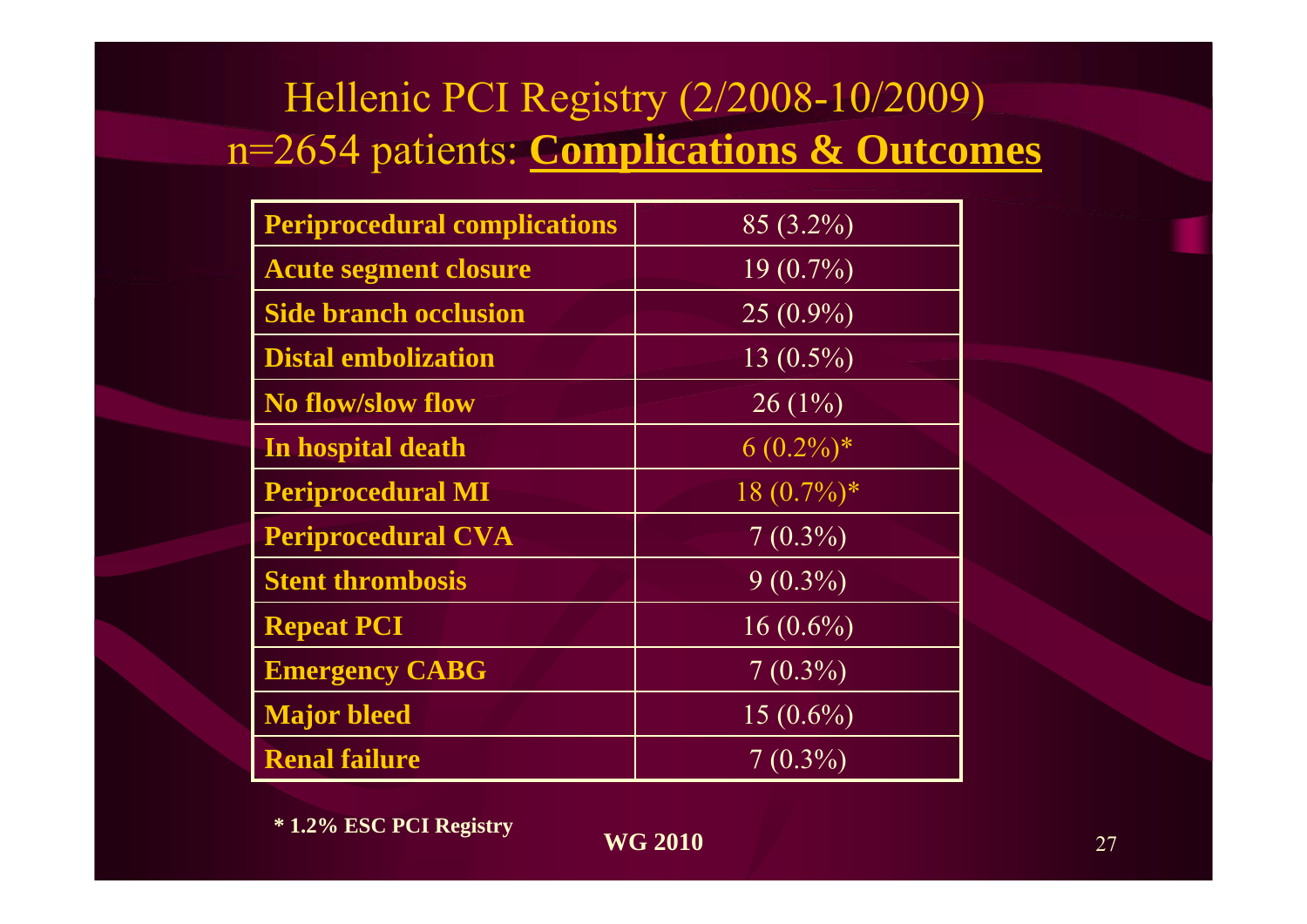# Difficulties & Problems

- Motivation of physicians (multifactorial)
- Politics
- Clear understanding of the role and the benefits of the registry with broad participation in analyses
- Establish a structure especially in high-volume centers for secretarial help
- Loss of enthusiasm of existing users if a wide participation can not be achieved
- Minimal increase in participation in year 2008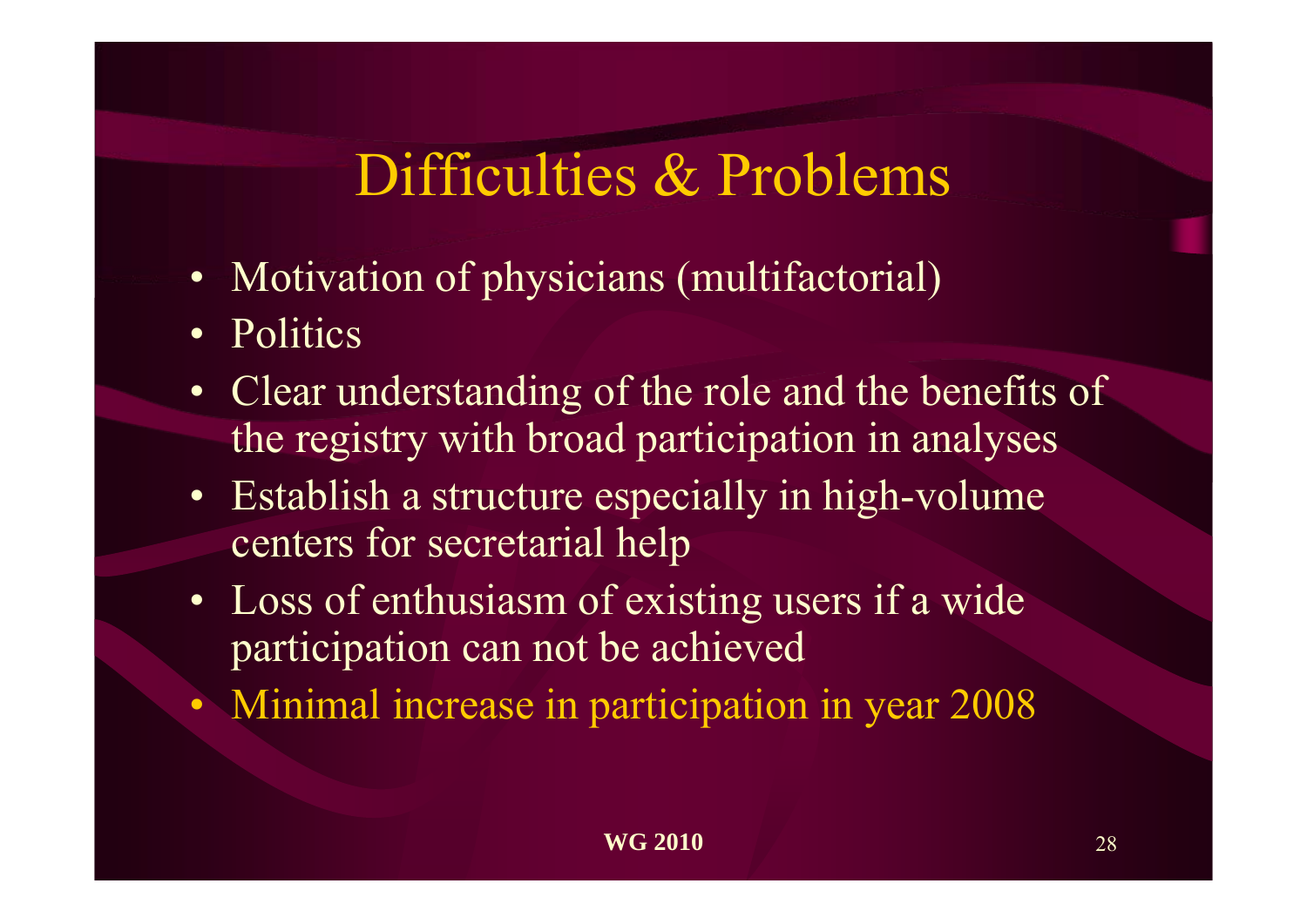# 2010 Proposal to WG

- Continue keeping the existing structure of the Database (web site – server)
- Complete a 2 year recording (2/2010)
- Perform analyses of the data and f/u
- Discussion in the WG regarding ways to expand participation for further continuation of the Database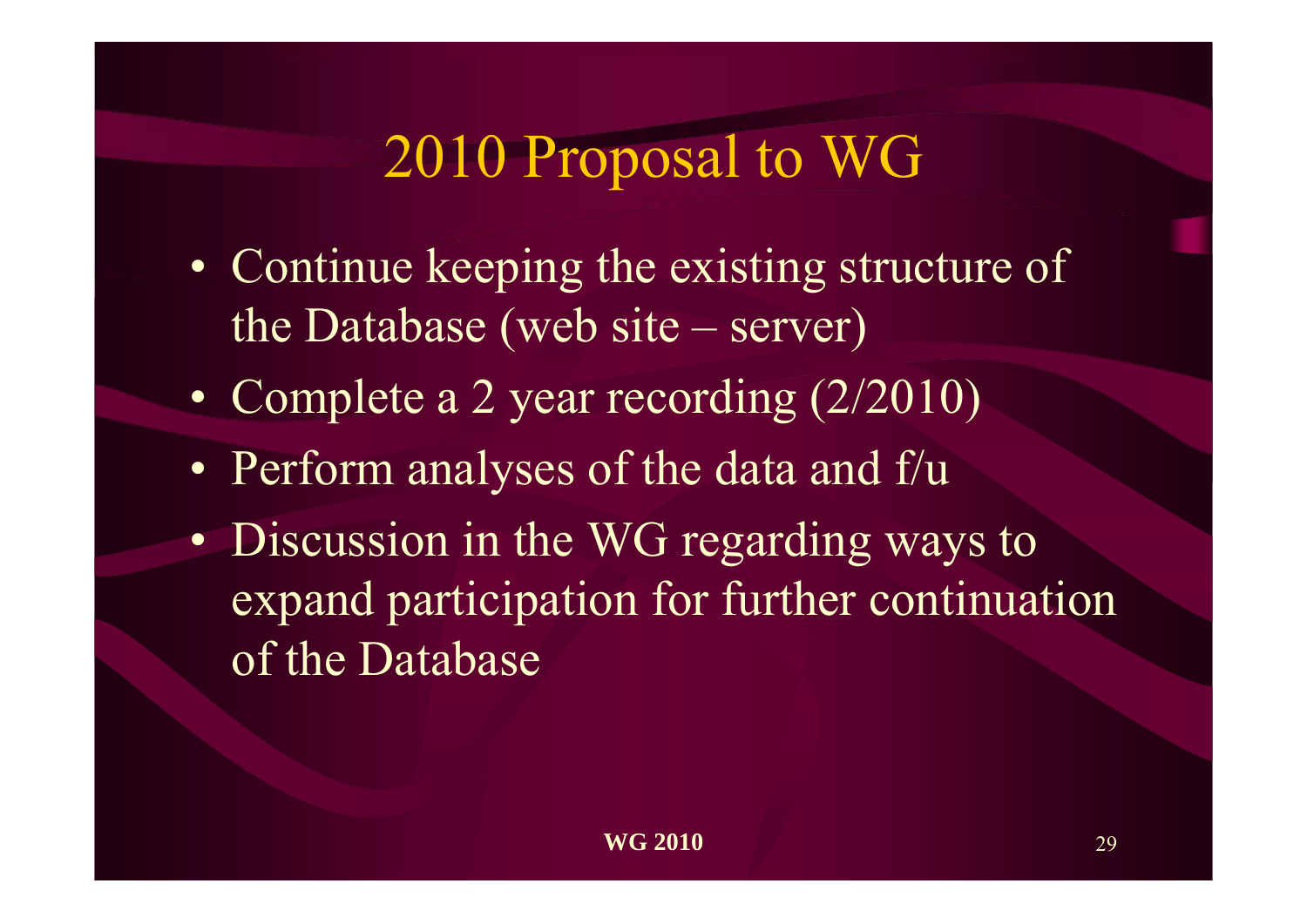## EAPCI Data

- ESC effort to collect "minimal" basic interventional data – effort to record practices and patterns across Europe (obligatory)
- Started in  $2006 -$ Data submitted for 2007 & 2008
- 2009 data should be collected in a more precise pattern retrospectively
- Monthly forms created for 2010 (prospective collection)
- **We should all participate!**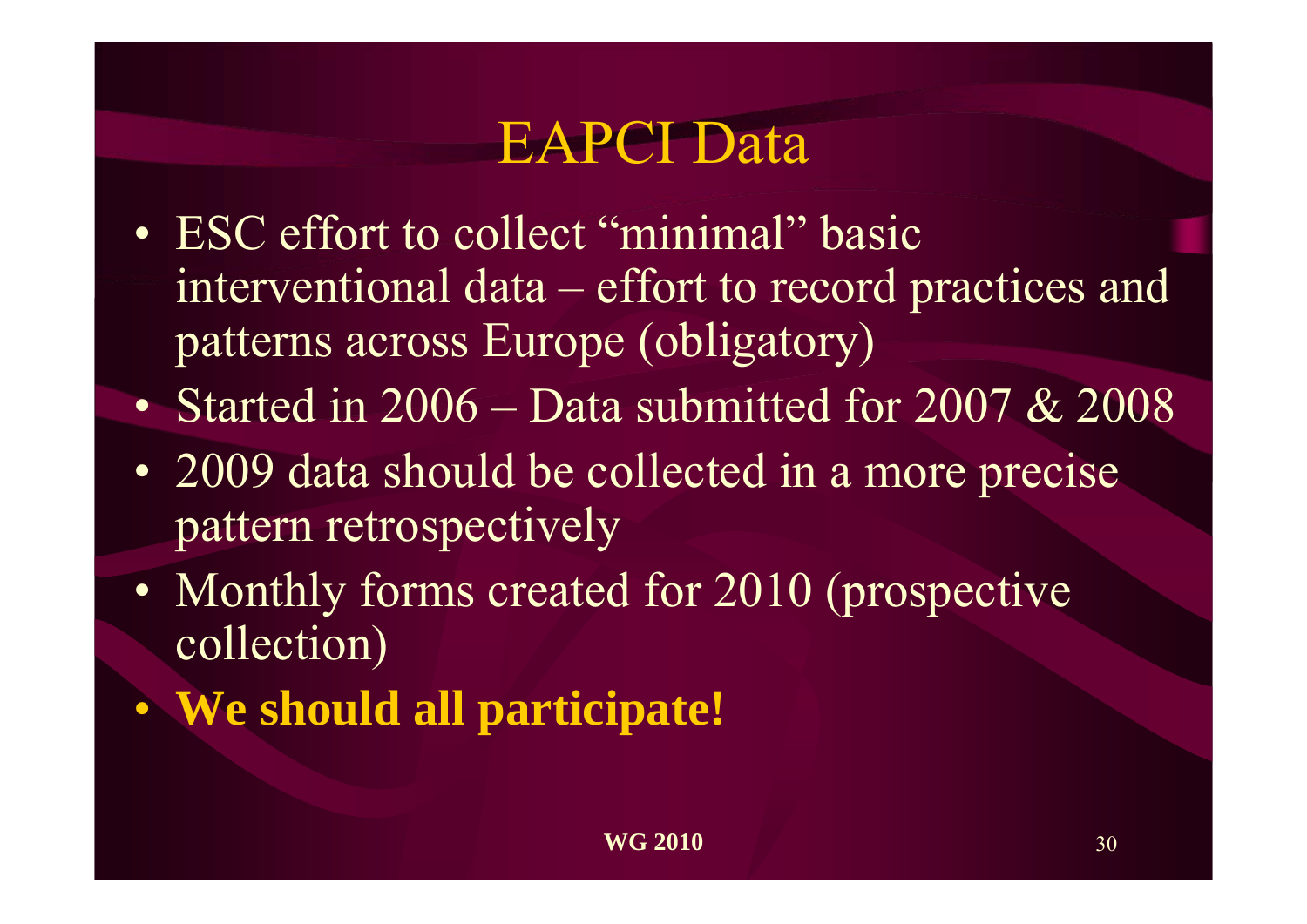#### **EAPCI Form**

| <b>Coronary</b>                            | Please insert 0, if a procedure is not performed in your country, please |                      |
|--------------------------------------------|--------------------------------------------------------------------------|----------------------|
|                                            | <b>Number</b>                                                            | <b>Not available</b> |
| Coronary angiography: cases                | 53531                                                                    |                      |
| <b>PCI:</b> cases                          | 18931                                                                    |                      |
| - multivessel PCI (in 1 session!)          | 6125                                                                     |                      |
| - PCI of unprotected LM                    |                                                                          | NA                   |
| - PCI for ongoing infarction               | 1533                                                                     |                      |
| - PCI during diagnostic study (ad hoc)     | 17998                                                                    |                      |
| - radial/brachial approach                 | 379                                                                      |                      |
| - puncture site closing device             |                                                                          | NA                   |
| <b>PCI: complications</b>                  |                                                                          | <b>NA</b>            |
| - infarction after PCI (by any definition) |                                                                          | NA                   |
| - emergency CABG after PCI                 |                                                                          | NA                   |
| - in-hospital death after PCI              |                                                                          | NA                   |
| <b>Stent: cases</b>                        | 18135                                                                    |                      |
| - multiple stents                          |                                                                          | NA                   |
| - drug-eluting stents                      | 12948                                                                    |                      |
| <b>Directional atherectomy</b>             |                                                                          | NA                   |
| Rotablator                                 |                                                                          | NA                   |
| <b>Laser catheter/wire</b>                 |                                                                          | NA                   |
| <b>Brachytherapy</b>                       |                                                                          | <b>NA</b>            |
| Clot catcher/clot remover                  |                                                                          | <b>NA</b>            |
| <b>Intracoronary pressure registration</b> | 284                                                                      |                      |
| <b>Intracoronary doppler</b>               |                                                                          | NA                   |
| <b>Intracoronary ultrasound</b>            | 965                                                                      |                      |
| <b>Intracoronary OCT</b>                   |                                                                          | NA                   |
| Intra-aortic balloon pump during PCI       | 267                                                                      |                      |
| Percutaneous left ventricular assist pump  | $\overline{0}$                                                           |                      |
| <b>Other devices</b>                       | $\overline{0}$                                                           |                      |
| <b>GP IIb/IIIa antagonist</b>              | 3325                                                                     |                      |
| <b>Ionic low-osmolar contrast medium</b>   |                                                                          | NA                   |
| Nonionic contrast medium                   |                                                                          | NA                   |
| <b>Iliac or leg artery intervention</b>    |                                                                          | NA                   |
| <b>Renal artery intervention</b>           |                                                                          | NA                   |
| <b>Carotid artery intervention</b>         |                                                                          | NA                   |

| <b>2008 Country Summary</b>                 |                                  | <b>Not available</b> |
|---------------------------------------------|----------------------------------|----------------------|
| Country                                     | Greece                           |                      |
| Population (in Mio)                         | 10.9                             |                      |
| <b>Representative/Delegate: name</b>        | Georgios I. Papaioannou, MD, MPH |                      |
| <b>Representative/Delegate: institution</b> | <b>Athens Medical Center</b>     |                      |
| <b>Representative/Delegate: phone</b>       | 2106106715                       |                      |
| <b>Representative/Delegate: fax</b>         | 2106862270                       |                      |
| Representative/Delegate: e-mail             | $g$ papaio $(a)$ otenet.gr       |                      |
| <b>Catheterization centers (number)</b>     | 47                               |                      |
| - diagnostic only:                          | 0                                |                      |
| - diagnostic and interventional:            | 47                               |                      |
| - cath rooms:                               | 71                               |                      |
| - cath operators:                           | 238                              |                      |
| <b>PCI</b> operators:                       | 205                              |                      |
| <b>PCI centers with cardiac surgery:</b>    | 25                               |                      |
| <b>PCI</b> centers with cardiac database:   | 5                                |                      |
| <b>Regional/National database:</b>          | Ÿ                                |                      |

| <b>Other</b>                                     |     |           |
|--------------------------------------------------|-----|-----------|
| Alcohol ablation for septal hypertrophy          |     | <b>NA</b> |
| <b>Mitral valvuloplasty (interventional)</b>     |     | <b>NA</b> |
| <b>Aortic valvuloplasty (interventional)</b>     |     | <b>NA</b> |
| <b>Pulmonary valvuloplasty (interventional)</b>  |     | <b>NA</b> |
| <b>Percutaneous Mitral Valve Repair</b>          |     | <b>NA</b> |
| <b>Transcatheter Aortic Valve Replacement</b>    |     | <b>NA</b> |
| <b>Transcatheter Pulmonary Valve Replacement</b> |     | <b>NA</b> |
| <b>PDA</b> closure by catheter                   |     | <b>NA</b> |
| <b>PFO</b> closure by catheter                   | 80  |           |
| <b>ASD</b> closure by catheter                   | 165 |           |
| <b>VSD closure by catheter</b>                   |     | <b>NA</b> |
| <b>Coarctation angioplasty</b>                   |     | <b>NA</b> |
| Left atrial appendage closure                    |     | <b>NA</b> |